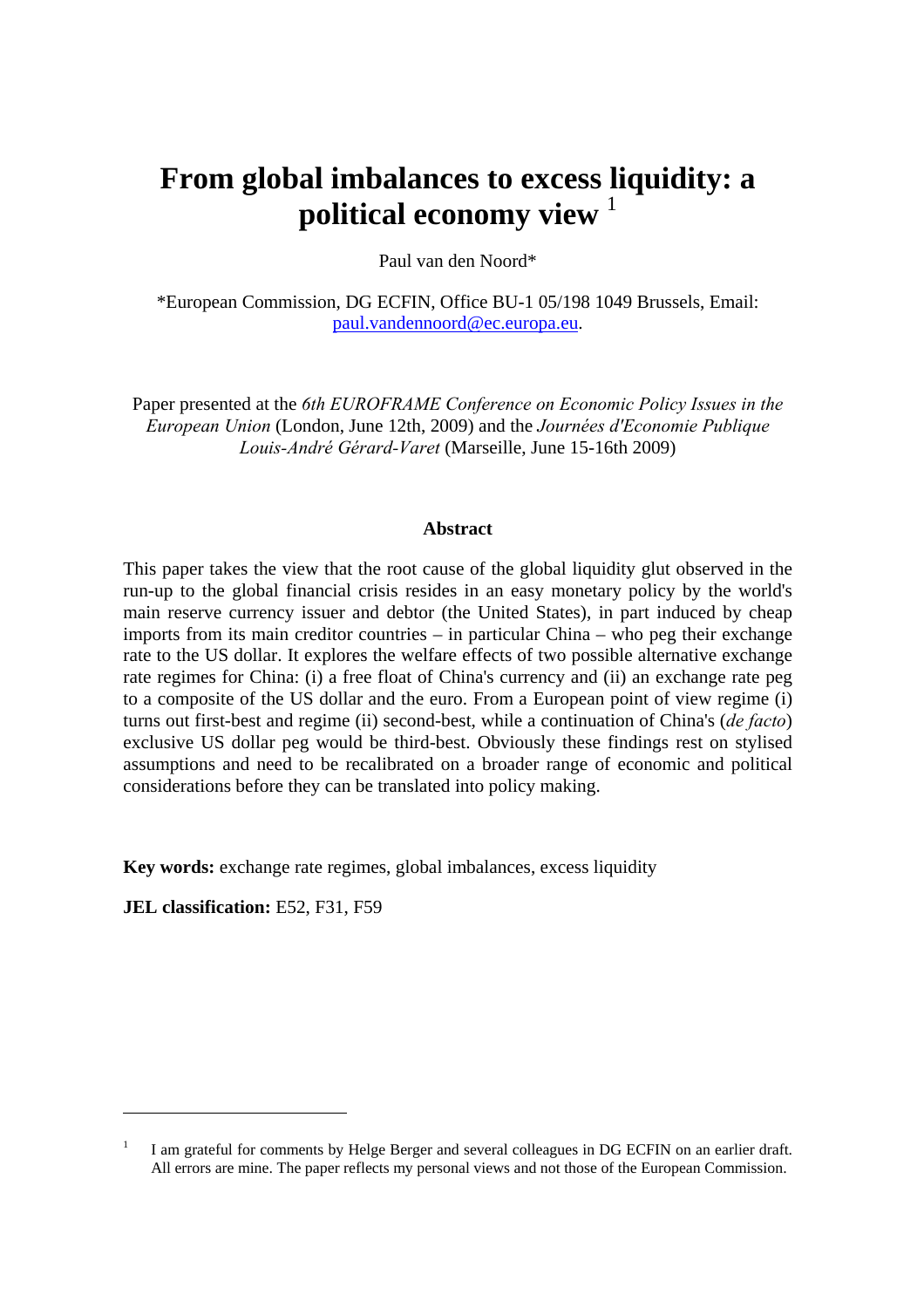# **INTRODUCTION**

The financial system is in distress, monetary policy transmission severely impaired and a global recession unfolding. On the causes of the financial crisis a consensus is rapidly taking shape (see e.g. Baily *et al.* 2008). Among the macroeconomic factors that are most frequently mentioned are: (i) global imbalances (excess saving in parts of the developing world financing a large US current account deficit), (ii) excess liquidity and the associated hunt for yield and carry trades, and (iii) the excessive leveraging of financial institutions and households and the bubble formation in real estate and commodity markets that ensued. These macroeconomic factors have arguably been amplified by microeconomic flaws, including: (iv) the pro-cyclicality of mark-to-market accounting rules, (v) poor risk management, and (vi) supervisory deficiencies both at national and global levels.

As to the role of global imbalances to the financial crisis, there are those who believe that excess saving in the developing economies is the main culprit (Bernanke, 2005) and those who attach a larger weight to the US current account deficit (Gourinchas and Rey, 2007). Probably both channels are relevant:

- On the one hand, the United States, being the largest economy in the world, issues the world's main reserve currency and derives from this a so-called 'exorbitant privilege'. Unlike economies whose currencies do not have this privileged status, the United States can issue international securities denominated in domestic currency with a liquidity premium and afford to sustain a large current account deficit as its creditors are happy to keep future claims on US output on their balance sheets (Aizenman and Sun 2008). The US current account deficit was the result of a combination of low household saving and a large fiscal deficit (Chinn and Ito 2007).
- On the other hand, the emerging economies in particular China are naturally disposed to assume their role as US creditor owing to their large national saving surpluses – not least owing also to the US' financial maturity, manifested in its open and deep financial markets (Caballero *et al.* 2008). The Chinese saving surplus stems *inter alia* from: (i) a strategy of export-driven growth, (ii) underdeveloped financial systems that force domestic businesses to fund their investment primarily through retained earnings, and (iii) underdeveloped social insurance systems that force households to maintain high rates of precautionary saving.

This constellation of policy strategies led to massive dollar inflows in the emerging economies, which were recycled in the global economy and helped finance the US current account deficit on relatively favourable terms. Thus, the global savings glut which, while originating in emerging Asian countries, by definition matched the 'saving draught' in the United States which it has helped financing.

However, while the divergent saving propensities in the US and Asian economies may explain the observed global imbalances, it does not provide a satisfactory explanation of the global liquidity glut that accompanied it and that contributed to the ensuing bubbles. Monetary policy must have played an accommodative role. Had monetary policy been tighter in the United States than it actually was before the crisis, liquidity creation and the associated risk of bubbles would have been smaller. Moreover, had monetary policies in emerging Asia been tighter, their currencies would have appreciated (more) and their official reserves and recycling of US dollars in financial markets, and the associated risk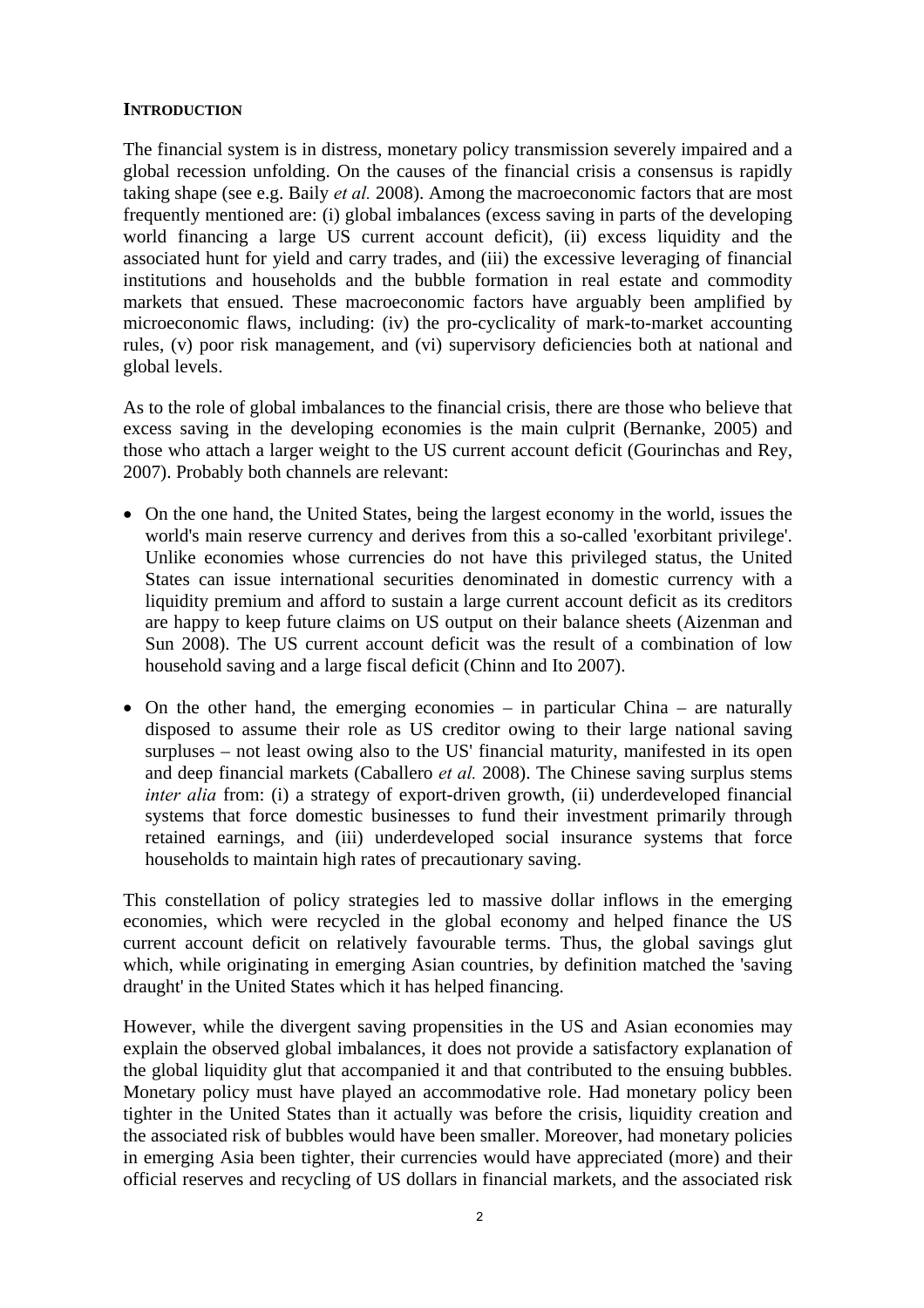of bubble formation, been smaller. The question then becomes: why was monetary policy so accommodative before the crisis?

The following additional elements are necessary to complete the story:

- The emerging economies have been maintaining (*de facto*) exchange rate pegs to the US dollar. The rationale for this choice has been three-pronged: (i) to support their export-led growth strategy by maintaining a stable exchange rate vis-à-vis the dollar, (ii) to build up large foreign currency (US dollar) 'war chests' in response to the painful experience of the Asian crisis in the late 1990s and to build up foreign exchange reserves by way of 'collateral' to attract foreign direct investment (Dooley et al., 2004), and (iii) to avoid adverse balance sheet effects associated with capital losses on their currency reserves. While it is true that since 2005 China has adopted a more flexible *de jure* exchange rate regime, there was little change in the *de facto* dollar peg (Frankel and Wei 2007, Frankel 2009).
- Because the emerging economies (again China is prominent) kept their currencies from appreciating, the US benefited from a disinflation impulse from lower manufacturing prices which allowed it to keep monetary policy easier than it otherwise could. As a result, its money stock expanded rapidly, chasing assets with higher yields (and consequently higher risk) and driving up their prices. This fuelled the dotcom bubble which, after it burst, prompted further US monetary ease. The dollar exchange rate plummeted, and this spilled over into emerging economies' monetary policies via their exchange rate pegs. As a result, global liquidity soared (see for recent evidence Adalid and Detken 2006, Ahrend *et al.* 2008 and Belke *et al.* 2008) and eventually produced yet another bubble (this time in real estate and commodity markets) which again burst.

There are blue prints for reforms of the international monetary system being developed to prevent such scenarios from re-occurring, and this is obviously very welcome. But, the root causes of the global liquidity glut are still firmly in place. Global imbalances remain large despite some correction recently in response to the crisis. Liquidity is now being hoarded by financial institutions out of fear of insolvency of their counterparties in the face of the financial crisis, but this does not mean it is no longer there. In fact, with the recent monetary policy easing in response to the crisis and the issuance of new Special Drawing Rights (SDR's), global liquidity will increase further. Once the global economy recovers, this liquidity may well contribute to new bubbles developing.

Europe will need to take a position on this issue, and this paper may provide an input in this regard. The paper will, however, look at the adoption of an alternative exchange rate regime by China. Possible alternatives, such as the conversion of China's currency reserves into SDR's in exchange for a greater number of seats in the International Monetary Fund and leaving it to the Fund to intervene in currency markets and act as its asset manager (Bordo and James, 2009), are beyond its scope. The approach is theoretical and stylised at this stage.

In the first section I will develop a simple two-stage game with two players, representing the United States and China. Each player aims to minimise its welfare losses associated with a classical output-inflation trade-off. The computations suggest that, from the point of view of the economy that represents China, a fixed exchange rate regime is naturally its preferred one, in line with the empirical observations. They also suggest that surprise money creation in the economy that represents the United States spills over into the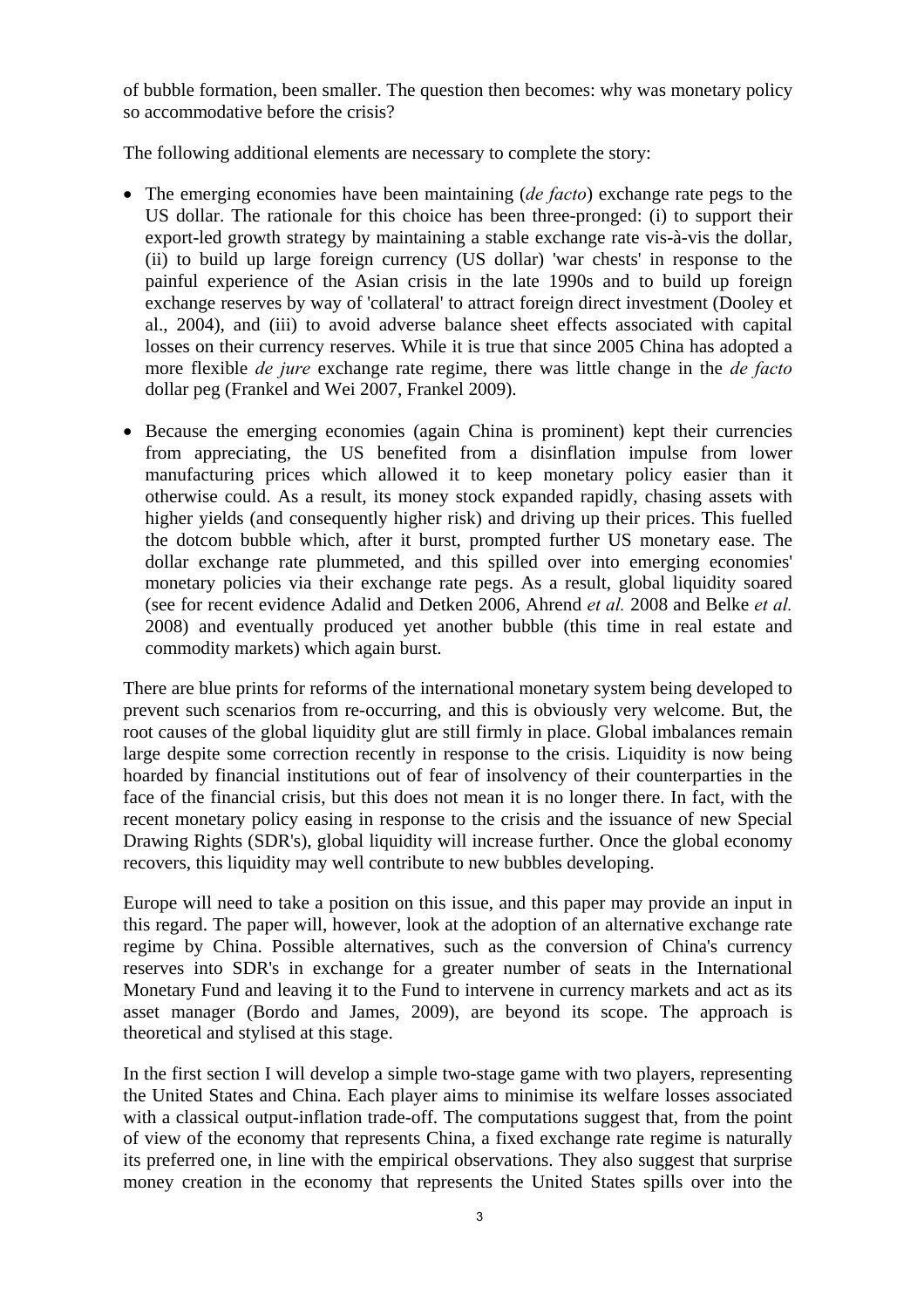Chinese economy and again back to the US economy, giving rise to a 'tug of war' resulting in a larger monetary expansion than each of the two players on their own would have envisaged.

In the second section I will expand this model by introducing a third player, representing the euro area. The euro area is assumed to loosely manage its exchange rate against the US dollar while China adopts a basket of the euro and the US dollar. This constellation of exchange rate regimes would still expose the global economy to surprise liquidity expansion by the reserve-currency issuer (United States), which spills over unfettered to the rest of the world economy. In the third section I will, finally, examine which constellation of exchange rate regimes would be welfare-optimal for the euro area. This turns out to be a constellation of fully flexible exchange rate regimes across the three economies as this would remove spill-overs and allow each of them to target their domestic inflation and output objectives. A regime in which China includes the euro in its basket turns out to be second best since it would enhance the effectiveness of monetary policy of the euro area.

# **1. THE US-CHINA GAME**

I set up a two-region economic model, replicating the United States and China. Both regions are assumed to have one policy instrument – monetary policy. The United States' loss function includes the distances of inflation and output form their respective targets. The same holds for the Chinese loss function, but it also contains the distance from its dollar exchange rate target. The emerging economy pre-commits to an exchange rate regime in a first stage of the game where after each player minimises its loss function in an uncoordinated (Nash) game.

## **1.1. The economies**

The model distinguishes two economies: a reserve currency-issuing hegemon representing the United States (denoted as economy 1), and an emerging global player representing China (denoted as economy 2). All variables are defined in terms of deviations from a steady state.

Simple aggregate demand and supply (Phillips curve) equations are specified for each of the two economies (see Annex 1):

(1) 
$$
y_i = \phi_i (m_i - \pi_i); i = 1,2
$$

$$
(2) \qquad \pi_i = \omega_i y_i; i = 1, 2
$$

 $\overline{a}$ 

The aggregate demand equation (1) relates output to real money creation (i.e. nominal money creation *m* less inflation  $\pi$ ).<sup>2</sup> Note that 'money growth' in this context may be driven by other forces than the creation of base money. If the financial system extends

<sup>2</sup> While a focus on money aggregates is less straightforward way of gauging monetary policy in the United States, it is a rather common approach for China, given that the interest channel is weak or non-existent. See for example Koivu *et al.* (2008).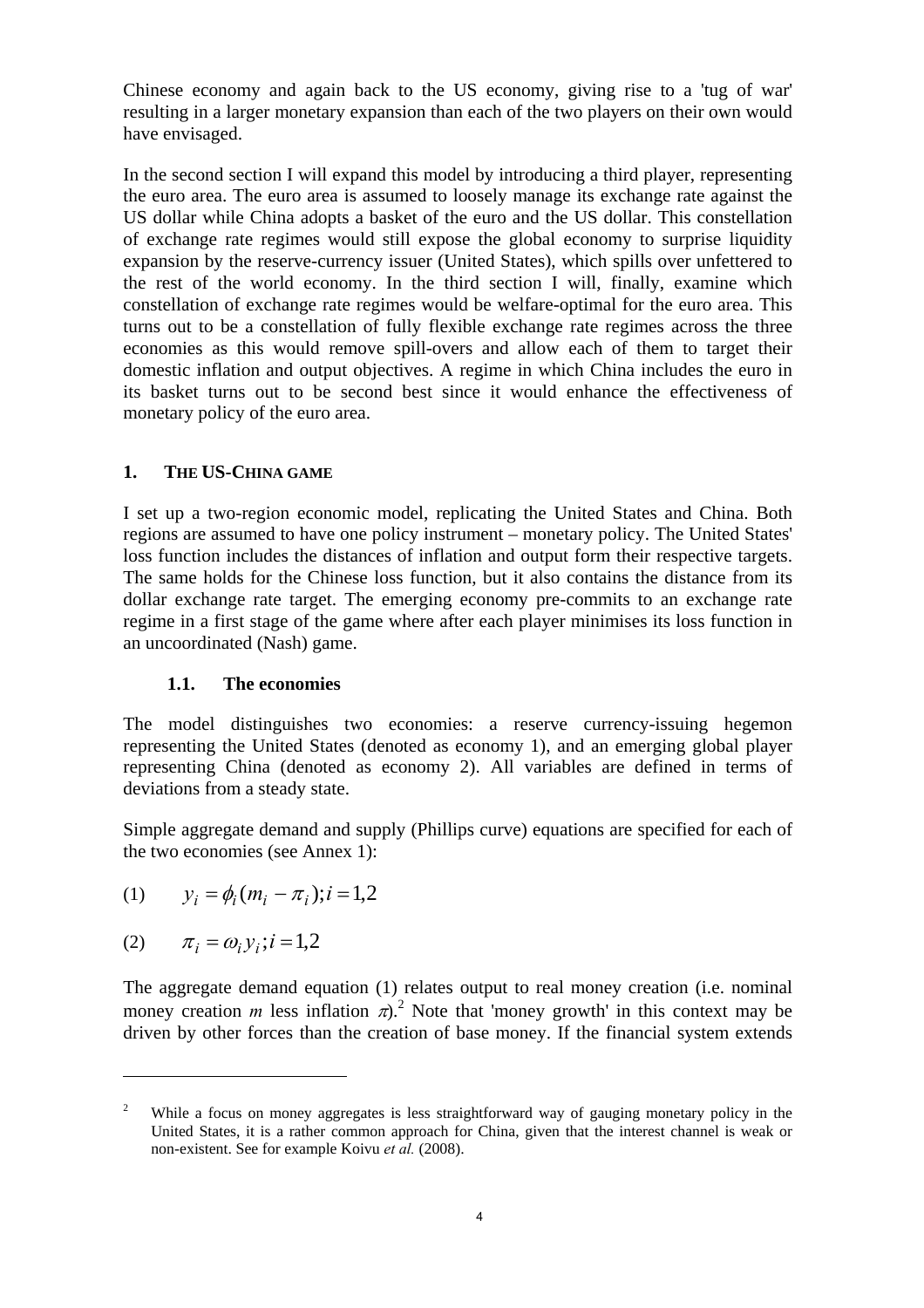credit beyond what would normally be perceived as 'prudent' at given base money, this would imply a monetary expansion without necessarily involving official monetary policy stimulus (see for empirical evidence of such non-policy driven money supply shocks, Chadha *et al.* 2008). The Phillips curve (2) relates inflation in each of the economies to their output gap. For simplicity, and without any loss of generality of the results, shock terms are omitted.

The model is completed with an equation linking the (only) exchange rate  $(e_{1,2})$  is the exchange rate of the emerging economy against the reserve currency) to the fundamentals:

$$
(3) \qquad e_{1,2} + m_2 = \pi_1 + y_1
$$

This equation follows from the assumption that the reserve currency is the only financial asset in this model. Hence the only way the emerging economy can create liquidity is via open market operations in which it exchanges local currency for the reserve currency. The left-hand side of equation (3) therefore represents the demand for the reserve currency in the emerging economy, which in this set-up is equal to the money creation in the emerging economy denominated in the reserve currency. The right-hand side of equation (3) represents the supply of reserve currency by the mature economy, which is equal to the mature economy's current account deficit. The latter is proportional to its nominal output, assuming that trade flows in one direction (from the emerging to the mature economy), and that the ratio of nominal imports to nominal output is constant. The latter assumption is consistent with a Cobb-Douglas utility function to describe the comparative utility derived from home products and imports, as explained in the annex. There is no capital account, so the exchange rate is driven exclusively by the demand and supply for dollar conversion stemming from bilateral trade.

Solving this set of equations yields:

(4) 
$$
y_i = \frac{\phi_i m_i}{1 + \phi_i \omega_i}; i = 1, 2
$$

$$
(5) \qquad \pi_i = \frac{\phi_i \omega_i m_i}{1 + \phi_i \omega_i}; i = 1, 2
$$

(6) 
$$
e_{1,2} = \frac{\phi_1(1+\omega_1)}{1+\phi_1\omega_1}m_1 - m_2
$$

The exchange rate of the emerging economy depreciates if it eases its monetary policy  $(m<sub>2</sub>0)$  and appreciates if the mature economy does so  $(m<sub>1</sub>0)$ . The channels are straightforward. Money creation in the emerging economy entails the purchase by its financial system of reserve currency, whose exchange rate will thus be pushed up. Conversely, money creation in the mature economy increases demand and imports and hence the supply of reserve currency, whose exchange rate, therefore, will be under downward pressure.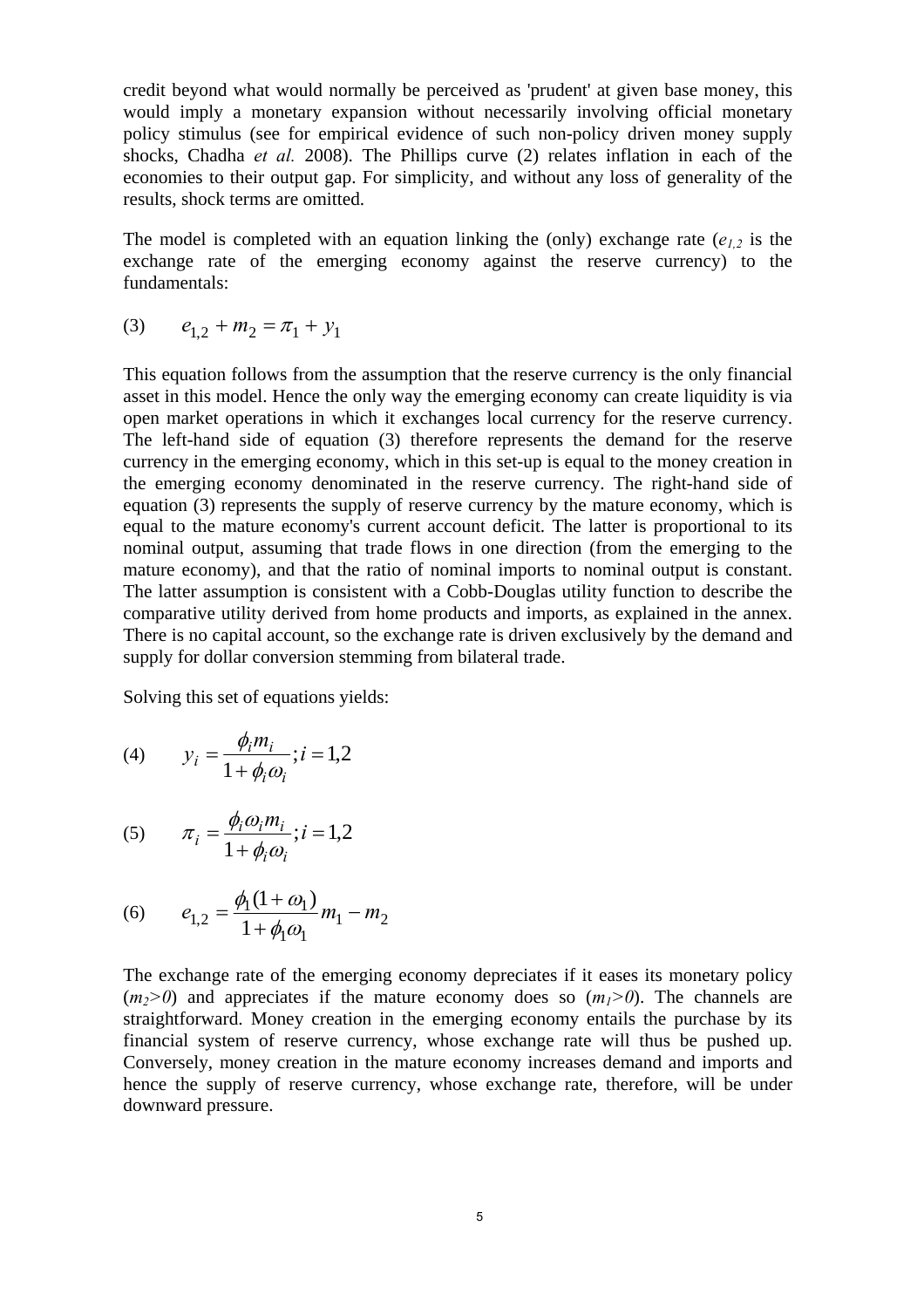#### **1.2. Welfare loss minimisation**

The mature economy sets its monetary policy so as to minimise the welfare loss stemming from output slack relative to a target  $\hat{y}_i$ , and headline inflation:

(7) 
$$
L_1 = (y_1 - \hat{y}_1)^2 + \beta_1 \Big[ (1 - \gamma_1)\pi_1 + \gamma_1 (\pi_2 + e_{1,2}) \Big]^2; \hat{y}_1 \ge y_1
$$

Headline inflation is a composite of the inflation originated at home and inflation imported from the emerging economy. The weight  $\gamma_l$  of imported inflation in headline inflation reflects the size of the 'global imbalance'. Recall that the only trade flow in the model is that from the emerging to the mature economy, and hence <sup>γ</sup>*1* corresponds to the current account deficit of the mature economy as well as the current account surplus of the emerging economy. It also corresponds to the weight of imports in the (Cobb-Douglas) utility function governing the choice between home-made and imported products in the mature economy (see the annex). The global imbalance is therefore exogenous in this model, i.e. independent of the exchange rate. This assumption is at odds with the 'unwinding of global imbalances' rhetoric which predicts a dollar fall to be instrumental in bringing about current account adjustment. However, it is consistent with the alternative view which sees the global imbalances as being rooted in structural features of the respective economies and independent of whatever constellation of nominal exchange rates that happens to prevail; see Chinn and Wei (2008).

From the first order condition for a minimum the following monetary policy reaction function for the mature economy can be derived:

(8)  
\n
$$
m_1 = \Omega_1 \hat{y}_1 + \gamma_1 \beta_1 (\omega_1 + \gamma_1) \left[ 1 - \frac{\phi_2 \omega_2}{1 + \phi_2 \omega_2} \right] \Omega_1 m_2
$$
\n
$$
\Omega_1 = \frac{1 + \phi_1 \omega_1}{\left[ 1 + \beta_1 (\omega_1 + \gamma_1)^2 \right] \phi_1} > 0
$$

What is important to retain from this result is that a monetary expansion in the emerging economy will trigger a monetary expansion in the mature economy as well. A monetary expansion in the emerging economy will put downward pressure on its exchange rate and since the mature economy is an importer the associated disinflationary impulse will allow its monetary policy to be eased. This channel is obviously predicated on the weight of imports in the mature economy's demand, as gauged by the parameter  $\gamma_l$ , to be nonzero. In other words, globalisation, to the extent this produces a trade flow from the emerging to the mature world, leads to a spill-over of monetary policy from the emerging to the mature world.

The emerging economy sets its monetary policy by fixing its policy instrument  $m_2$ , so as to minimise losses stemming from inflation, output slack and deviations from the exchange rate target. So the emerging economy solves the problem:

(9) 
$$
L_{m_2} = (1 - \gamma_2) \Big[ (y_2 - \hat{y}_2)^2 + \beta_2 \pi_2^2 \Big] + \gamma_2 e_{1,2}^2; \hat{y}_2 \ge y_2
$$

The parameter  $\gamma_2$  is the weight the emerging economy attaches to staying close to its exchange rate target relative to achieving its output and inflation objectives. It also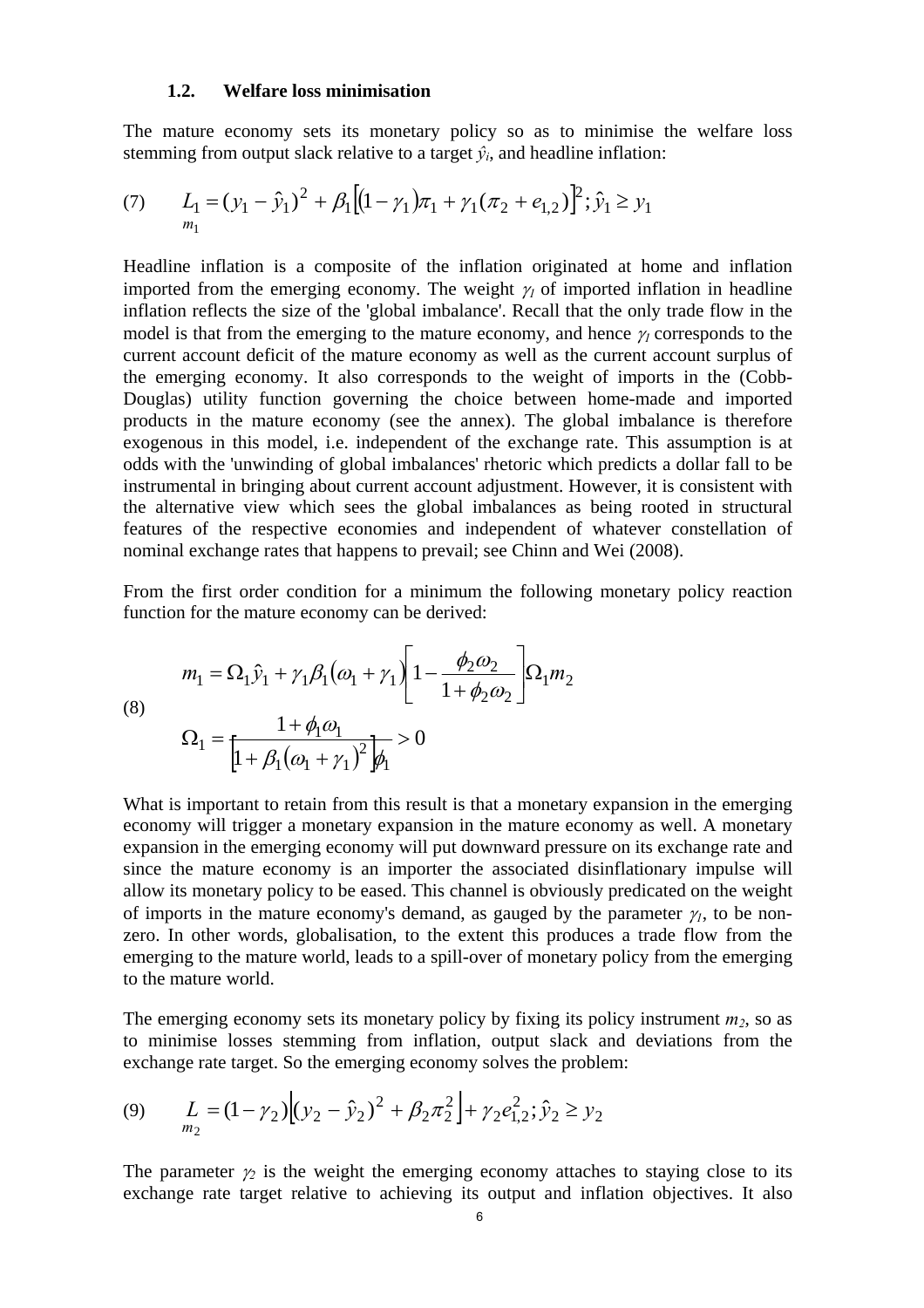reflects its exchange rate regime. If  $\gamma_2 = 0$  its currency will be freely floating, if  $0 < \gamma_2 < 1$ its exchange rate is managed and if  $\gamma_2 = 1$  it is fixed. Note that the exchange rate objective is not to minimise short-run exchange rate volatility per se but rather to avoid the exchange rate from exceeding systematically its target or historical value.

The first order condition for a minimum loss for the emerging economy yields the following reaction function:

$$
m_2 = (1 - \gamma_2)\Omega_2 \hat{y}_2 + \gamma_2 \frac{\phi_1 (1 + \omega_1)(1 + \phi_2 \omega_2)}{\phi_2 (1 + \phi_1 \omega_1)} \Omega_2 m_1
$$
  
(10)  

$$
\Omega_2 = \frac{1 + \phi_2 \omega_2}{\phi_2} \left\{ (1 - \gamma_2) \left( 1 + \beta_2 \omega_2^2 \right) + \gamma_2 \left[ \frac{1 + \phi_2 \omega_2}{\phi_2} \right]^2 \right\}^{-1} > 0
$$

The crucial parameter in this relationship is <sup>γ</sup>*2*. If it is zero, there is no spill-over effect of monetary expansion in the mature economy on the emerging economy (since  $\partial m_2/\partial m_1 =$ 0). Monetary policy is then solely determined by the emerging economy's own output ambitions.

#### **1.3. The Nash equilibrium**

The Nash equilibrium can be solved from the reaction functions (8) and (10):

$$
m_{1} = \frac{\Omega_{1}\hat{y}_{1} + \gamma_{1}(1-\gamma_{2})\beta_{1}(\omega_{1}+\gamma_{1})\left[1-\frac{\phi_{2}\omega_{2}}{1+\phi_{2}\omega_{2}}\right]\Omega_{1}\Omega_{2}\hat{y}_{2}}{\Delta}
$$
\n
$$
(11) \quad m_{2} = \frac{(1-\gamma_{2})\Omega_{2}\hat{y}_{2} + \gamma_{2}\frac{\phi_{1}(1+\omega_{1})(1+\phi_{2}\omega_{2})}{\phi_{2}(1+\phi_{1}\omega_{1})}\Omega_{1}\Omega_{2}\hat{y}_{1}}{\Delta}
$$
\n
$$
\Delta = 1 - \gamma_{1}\gamma_{2}\beta_{1}\frac{\phi_{1}(1+\omega_{1})(1+\phi_{2}\omega_{2})(\omega_{1}+\gamma_{1})}{\phi_{2}(1+\phi_{1}\omega_{1})}\left[1-\frac{\phi_{2}\omega_{2}}{1+\phi_{2}\omega_{2}}\right]\Omega_{1}\Omega_{2}
$$

This result implies that under a free float money ( $\gamma_2 = 0$ ), money growth in the emerging economy is solely a function of its own growth ambitions. However, if the exchange rate is managed also the growth ambition of the mature economy enters the equation. Conversely, if the emerging economy fixes its exchange rate ( $\gamma_2 = 1$ ), monetary expansion of the mature economy is solely a function of its own growth ambitions. In the opposite case of a free float, monetary expansion motivated by growth ambitions in the emerging economy will drive its exchange rate down and, via imported disinflation, provide room for monetary expansion in the mature economy. It is only in the intermediate case of a managed (but not fixed) exchange rate  $(0 < \gamma_2 < 1)$  that the transmission of money growth works in both directions.

It is possible to trace graphically how the Nash equilibrium will change as a result of changing growth ambitions in the mature economy. Figure 1 depicts the reaction functions of the mature economy (R1) and the emerging economy (R2). Note that if the emerging economy fixes its exchange rate ( $\gamma_2 = 1$ ), R2 will cross the origin, but this does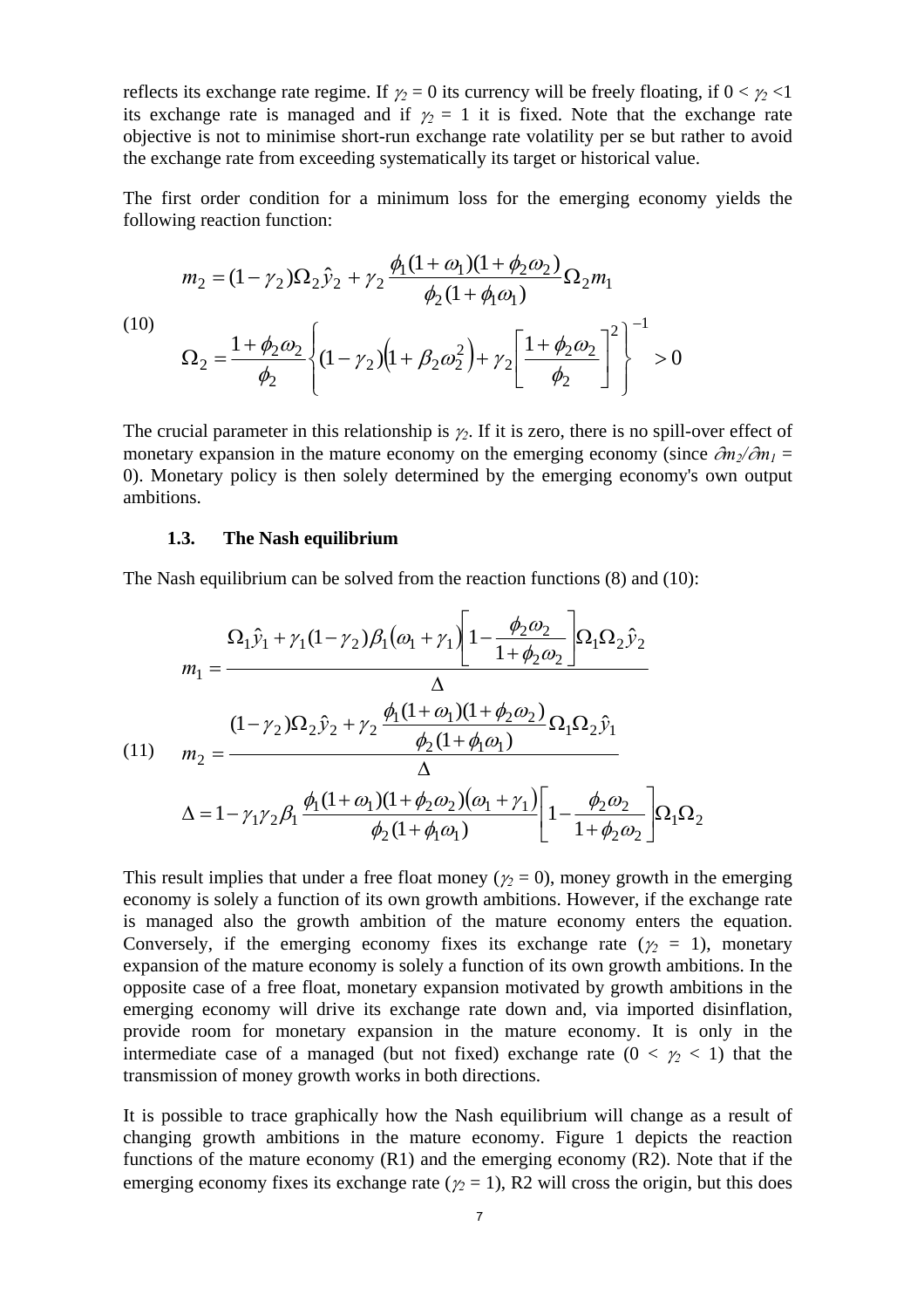not alter the basic results. The initial equilibrium is determined by the intersection of the reaction functions in point A. If the mature economy increases its output target, the equilibrium shifts to point B, which indicates that monetary policy will be eased not only in the mature economy, but also in the emerging economy.

# **Figure 1 The impact on liquidity of an increase in the output target of the mature economy**



## **1.4. The choice of exchange rate regime**

It is possible to consider the Nash equilibrium as the outcome of stage 2 of a two-stage game, whereby in stage 1 the emerging economy pre-commits to its exchange rate regime. I will assume that the emerging economy constrains monetary policy by choosing a money growth target, as has been the practice in Chinese monetary policy. It will choose its exchange rate regime so as to strike a balance between its macroeconomic policy objectives of supporting economic growth and low inflation and its money target. I solve the game backwards, taking the (expected) Nash equilibrium in stage 2 as given, and then for stage 1 substituting the results back in the loss function of the emerging economy to determine the optimal value of  $\gamma_2$ . So the loss function reads: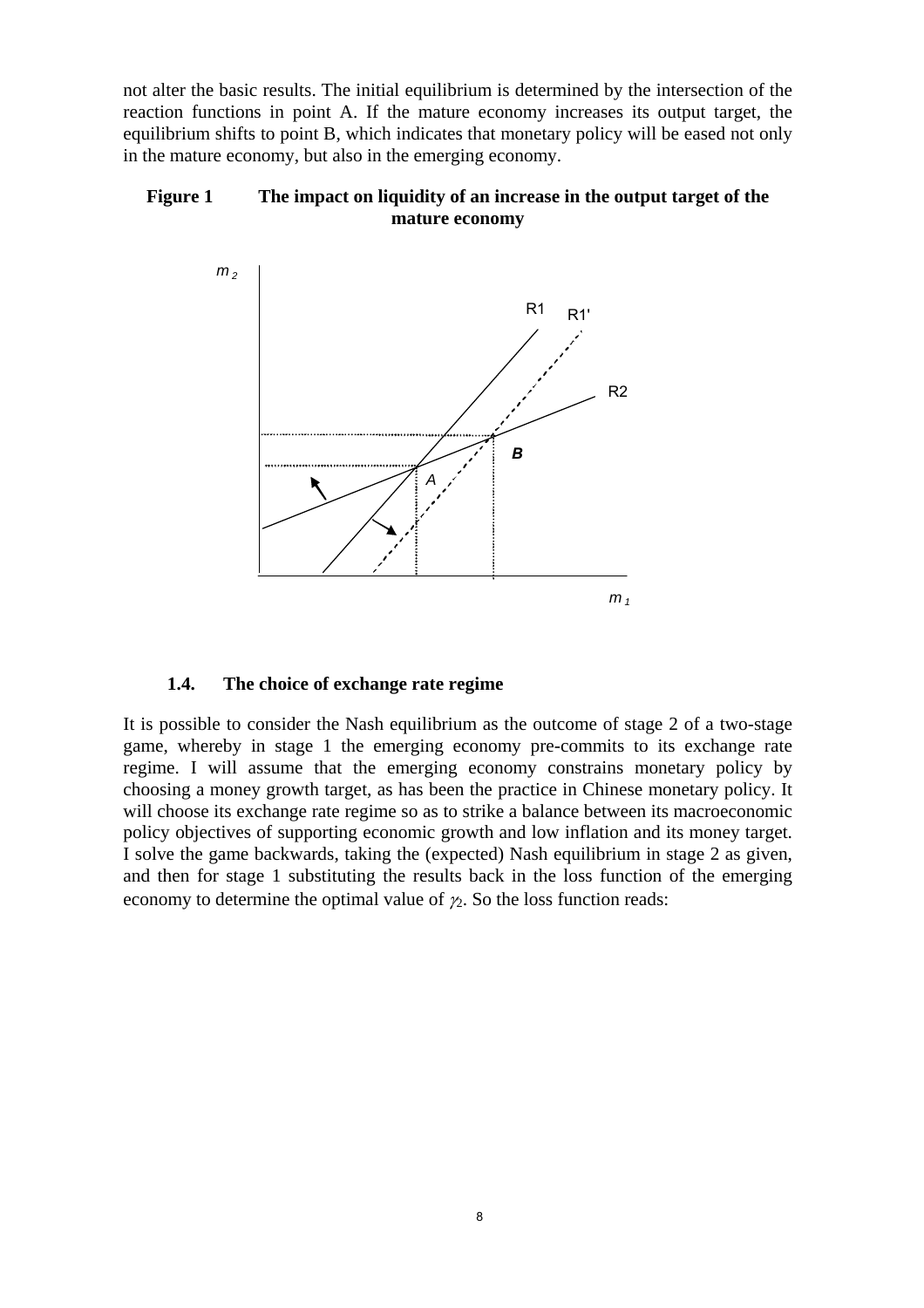$$
L_2^* = [E(y_2) - E(\hat{y}_2)]^2 + \beta_2 E(\pi_2)^2 + \chi_2 E(m_2)^2;
$$
  
\n
$$
E(\hat{y}_2) \ge (y_2)
$$
  
\nwhere:  
\n(12) 
$$
E(y_2) = \frac{\phi_2 E(m_2)}{1 + \phi_2 \omega_2}
$$
  
\n
$$
E(\pi_2) = \frac{\phi_2 \omega_2 E(m_2)}{1 + \phi_2 \omega_2}
$$
  
\n
$$
\frac{(1 - \gamma_2) \Omega_2 E(\hat{y}_2) + \gamma_2 \frac{\phi_1 (1 + \omega_1)(1 + \phi_2 \omega_2)}{\phi_2 (1 + \phi_1 \omega_1)} \Omega_1 \Omega_2 E(\hat{y}_1)}{\Delta}
$$

*E* refers denotes expectations and a weight  $\chi_2$  is attached to the money target. It is rather cumbersome to compute  $\gamma_2$  analytically, so I will revert to a numerical approach. Figure 2 reports the welfare loss for a range of feasible values for  $\gamma_2$  (starting at 0 and ending at 1) and  $\chi_2$ . The other assumed parameter values are:

(13) 
$$
\omega_1 = \omega_2 = \frac{1}{3}; \phi_1 = \phi_2 = \frac{1}{4}; \beta_1 = \beta_2 = 1; \gamma_1 = \frac{1}{10}; E(\hat{y}_1) = E(\hat{y}_2) = 1
$$

The expected (log) output targets are normalised to unity. Under this assumption, without intervention in foreign exchange markets, the emerging economy's exchange rate will tend to depreciate as the money creation necessary to achieve its output and inflation objectives will exceed its current account surplus. The computations (Figure 2) show that under these assumptions and assuming that the emerging economy attaches some weight to its money target ( $\chi$ <sub>2</sub>>0) it will want to pick a fully fixed exchange rate regime ( $\chi$ <sub>2</sub> = 1). The intuition is that the emerging economy, to respect its money supply target, will have to accumulate foreign reserve at a pre-committed rate and this, in turn, implies a precommitment also to an exchange rate target. Only if no weight is attached to the money target,  $(\chi_2=0)$ , the emerging economy will want to pick a flexible exchange rate regime  $(y_2 = 0)$ .

To sum up, if the emerging economy wants to keep its money growth under control, it will be inclined to fix its exchange rate against the reserve currency. Paradoxically, this exchange rate regime implies that its own and global liquidity will respond more strongly to a surprise monetary expansion by the reserve-currency issuer.

These results are able to capture a number of stylised real-world developments: in the early days of its conversion to capitalism in the 1980s and the early-1990s China saw its exchange rate against the US dollar weaken and money growth soaring. Since then it has pursued both a money target and an exchange rate target (against the US dollar). But since it stuck to its exchange rate target also in the face of surprise liquidity creation in the United States (in response to the dotcom slump) this tended to amplify the initial monetary impulse both in the United States and China.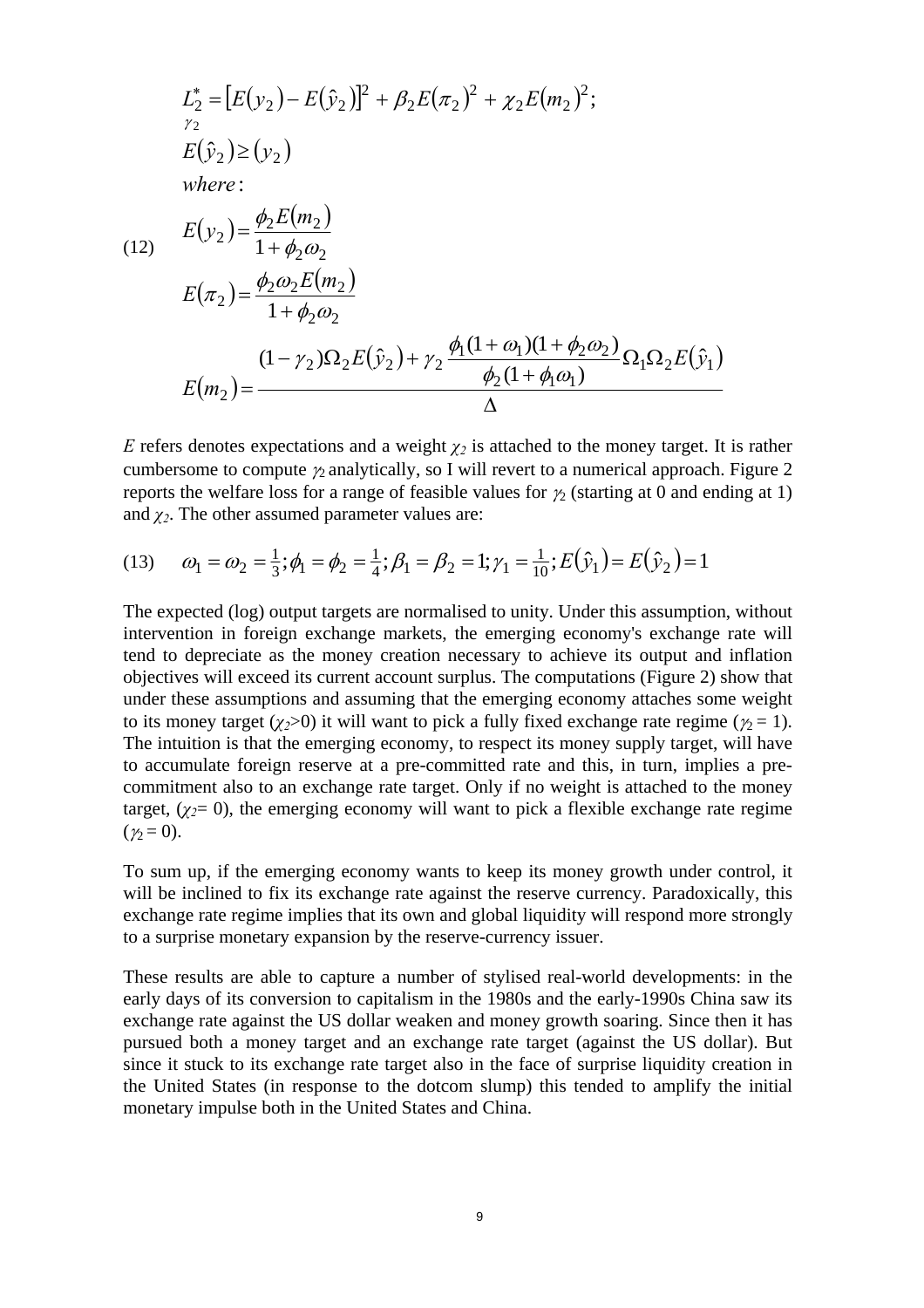# **Figure 2 Welfare losses for different exchange rate regimes in the emerging economy**



#### **2. A THREE-REGION GAME -- ADDING IN THE EURO AREA**

I will now assume that a third player enters the scene, which represents the euro area. Moreover, I assume that China allows the euro to enter the exchange rate basket to which it will peg its currency. The euro area is an exporter to the reserve currency issuer and an importer from the emerging economy, but it does not issue itself a reserve currency. I will allow for the possibility euro area manages its exchange rate against the US dollar.

#### **2.1. The economies**

The specifications of the supply and demand equations are identical for all three economies (the third player is denoted as economy 3):

(14) 
$$
y_i = \phi_i (m_i - \pi_i); i = 1,2,3
$$

(15) 
$$
\pi_i = \omega_i y_i; i = 1, 2, 3
$$

The equation for the bilateral exchange rate of the emerging economy vis-à-vis the reserve currency is now more complex because there are now two sources of reserve currency inflows: exports to the reserve currency issuer and exports to the other mature economy (assuming that the latter are invoiced in the reserve currency). The equation reads (see Annex 2):

(16) 
$$
e_{1,2} + m_2 = \lambda (\pi_1 + y_1) + (1 - \lambda)(e_{1,3} + \pi_3 + y_3)
$$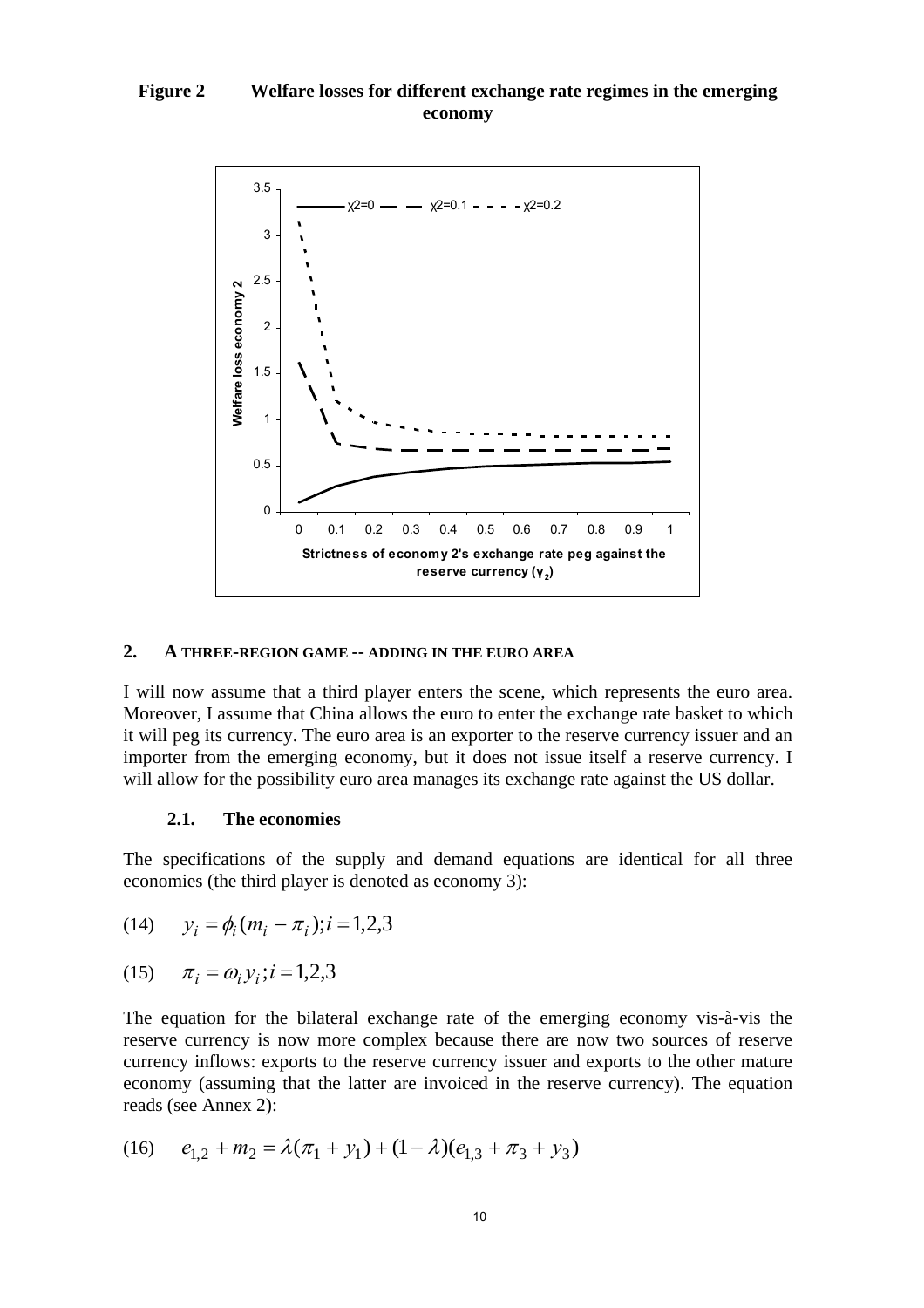The accumulation of reserve currency in the emerging economy (left-hand side of the equation) is equal to the weighted sum of the imports by the reserve currency issuer and by the other mature economy (both expressed in the reserve currency). These are again proportional to nominal income in the respective economies in line with the Cobb-Douglas preferences assumption (see annex). The bilateral exchange rate of the emerging economy against the reserve currency will appreciate if either of the two mature economies sees its nominal output expand or if the bilateral exchange rate of the other mature economy against the reserve currency appreciates. The latter occurs because it implies a terms of trade gain for the other mature economy, which translates into an increase in import demand from the emerging economy.

The equation for the bilateral exchange rate of the other mature economy vis-à-vis the reserve currency is analogous to that for the bilateral exchange rate in the two-region model:

$$
(17) \qquad e_{1,3} + m_3 = \pi_1 + y_1
$$

This is based on the assumption that import flows to the reserve currency issuer from the other mature economy (and not the other way around) and that this flow is proportional to nominal income of the former economy (reflecting Cobb-Douglas preferences).

The exchange rate of the emerging economy vis-à-vis the other mature economy, finally, is determined as a residual:

$$
(18) \qquad e_{3,2} = e_{1,2} - e_{1,3}
$$

The solution of the model is analogous to that of the two-region version of the model:

(19) 
$$
y_i = \frac{\phi_i m_i}{1 + \phi_i \omega_i}; i = 1, 2, 3
$$

(20) 
$$
\pi_i = \frac{\phi_i \omega_i m_i}{1 + \phi_i \omega_i}; i = 1, 2, 3
$$

(21) 
$$
e_{1,2} = \frac{\phi_1(1+\omega_1)}{1+\phi_1\omega_1}m_1 - (1-\lambda)\left[1-\frac{\phi_3(1+\omega_3)}{1+\phi_3\omega_3}\right]m_3 - m_2
$$

(22) 
$$
e_{1,3} = \frac{\phi_1(1+\omega_1)}{1+\phi_1\omega_1}m_1 - m_3
$$

(23) 
$$
e_{3,2} = \left[1 - (1 - \lambda)\frac{1 - \phi_3}{1 + \phi_3 \omega_3}\right] m_3 - m_2
$$

A number of observations are worth making. First, the exchange rate of the emerging economy vis-à-vis the reserve currency (equation 21) appreciates if more reserve currency is issued  $(m_1>0)$ , if the other mature economy tightens its monetary policy  $(m<sub>3</sub><0)$  -- because this will reduce the demand for reserve/invoicing currency -- and if the emerging economy tightens its monetary policy  $(m_2<0)$ . Second, the exchange rate of the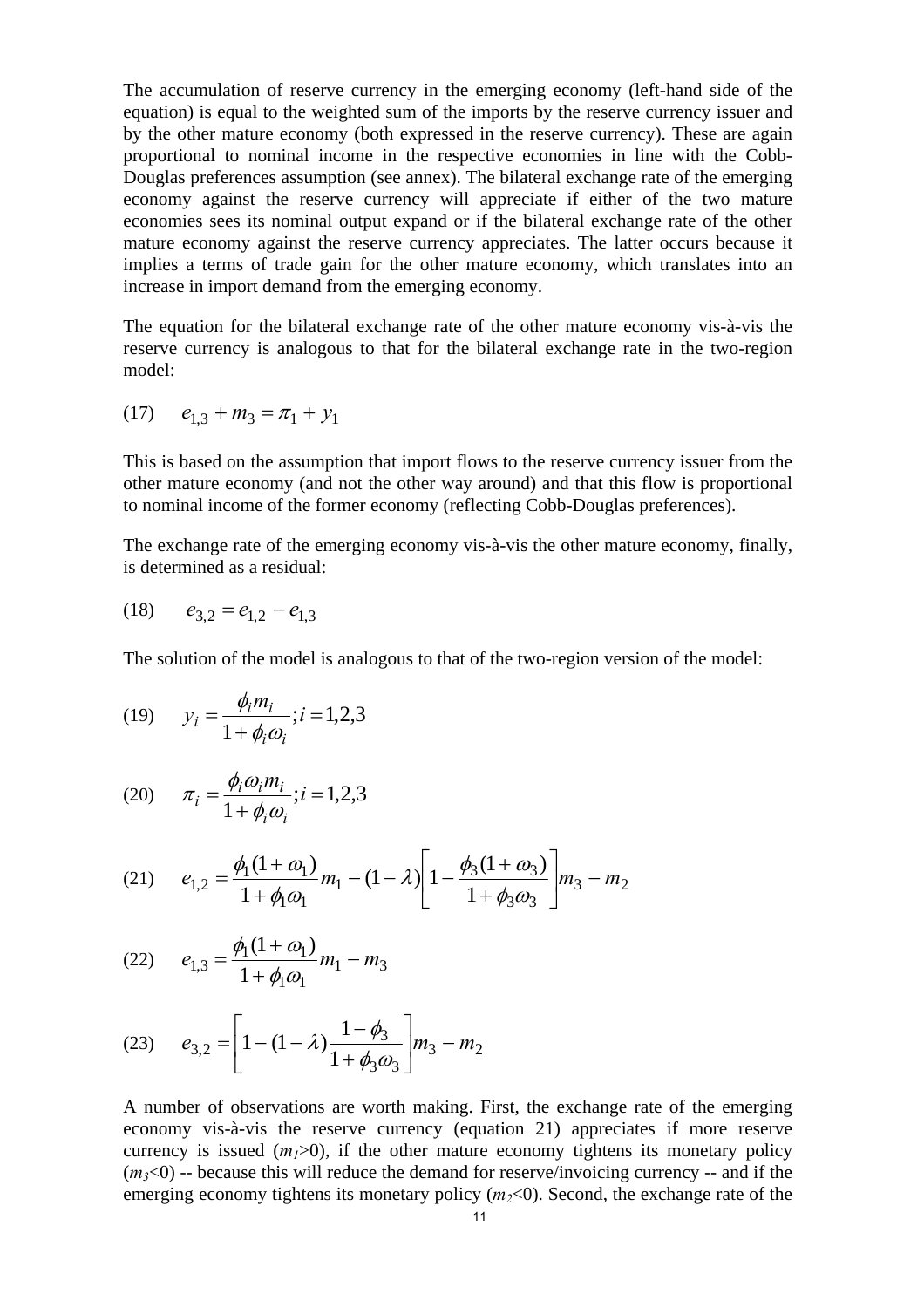other mature economy vis-à-vis the reserve currency (equation 22) appreciates if more reserve currency is issued  $(m_1>0)$  or if the other mature economy tightens its monetary policy  $(m_3<0)$ . Third, the exchange rate of the emerging economy vis-à-vis the currency of the other mature economy (equation 23) appreciates if the former tightens its monetary policy  $(m_2<0)$ , or if the latter eases it  $(m_3>0)$ . If the reserve currency issuer is the emerging economy's only importer  $(\lambda=1)$ , equation (21) collapses into equation (6) and equation (23) collapses into  $e_{3,2} = m_3 - m_2$ .

#### **2.2. Welfare loss minimisation**

The loss function of the reserve currency issuer is essentially the same as in the tworegion model, except that headline inflation now also includes inflation imported from economy 3:

(24) 
$$
L_1 = (y_1 - \hat{y}_1)^2 + \beta_1 \left[ (1 - \gamma_1)\pi_1 + \gamma_1 \left\{ (1 - \delta_1)(\pi_2 + e_{1,2}) + \delta_1 (\pi_3 + e_{1,3}) \right\} \right]^2;
$$

$$
\hat{y}_1 \ge y_1
$$

The first order condition for a minimum yields the following reaction function:

$$
m_1 = \Omega_1' \hat{y}_1 + \gamma_1 \beta_1 (\omega_1 + \gamma_1) (1 - \delta_1) \left( 1 - \frac{\phi_2 \omega_2}{1 + \phi_2 \omega_2} \right) \Omega_1' m_2
$$
  
(25) 
$$
+ \gamma_1 \beta_1 (\omega_1 + \gamma_1) \times \left[ (1 - \lambda) \left[ 1 - \frac{\phi_3 (1 + \omega_3)}{1 + \phi_3 \omega_3} \right] + \delta_1 \left( 1 - \frac{\phi_3 \omega_3}{1 + \phi_3 \omega_3} \right) \right] \Omega_1' m_3
$$

$$
\Omega_1' = \frac{1 + \phi_1 \omega_1}{\left\{ 1 + \beta_1 (\omega_1 + \gamma_1) \left[ (1 - \gamma_1) \omega_1 + \gamma_1 (1 - \delta_1) (1 + \omega_1) \right] \right\} \phi_1} > 0
$$

As in the two-region model, more reserve currency will be issued if the hegemon sets a higher output target and if the emerging economy creates money. The latter channel is again due to the downward pressure on the emerging economy's exchange rate against the reserve currency. A similar channel is now also operational with regard to the impact of money creation in the other mature economy: its exchange rate against the reserve currency would depreciate and hence imported disinflation provides room for the reserve currency issuer to expand its money stock.

The loss function of the emerging economy reads:

(26) 
$$
L_2 = (1 - \gamma_2) \Big[ (y_2 - \hat{y}_2)^2 + \beta_2 \pi_2^2 \Big] + \gamma_2 \Big[ (1 - \delta_2) e_{1,2}^2 + \delta_2 e_{3,2}^2 \Big] \hat{y}_2 \ge y_2
$$

The first order condition for a minimum yields the following reaction function: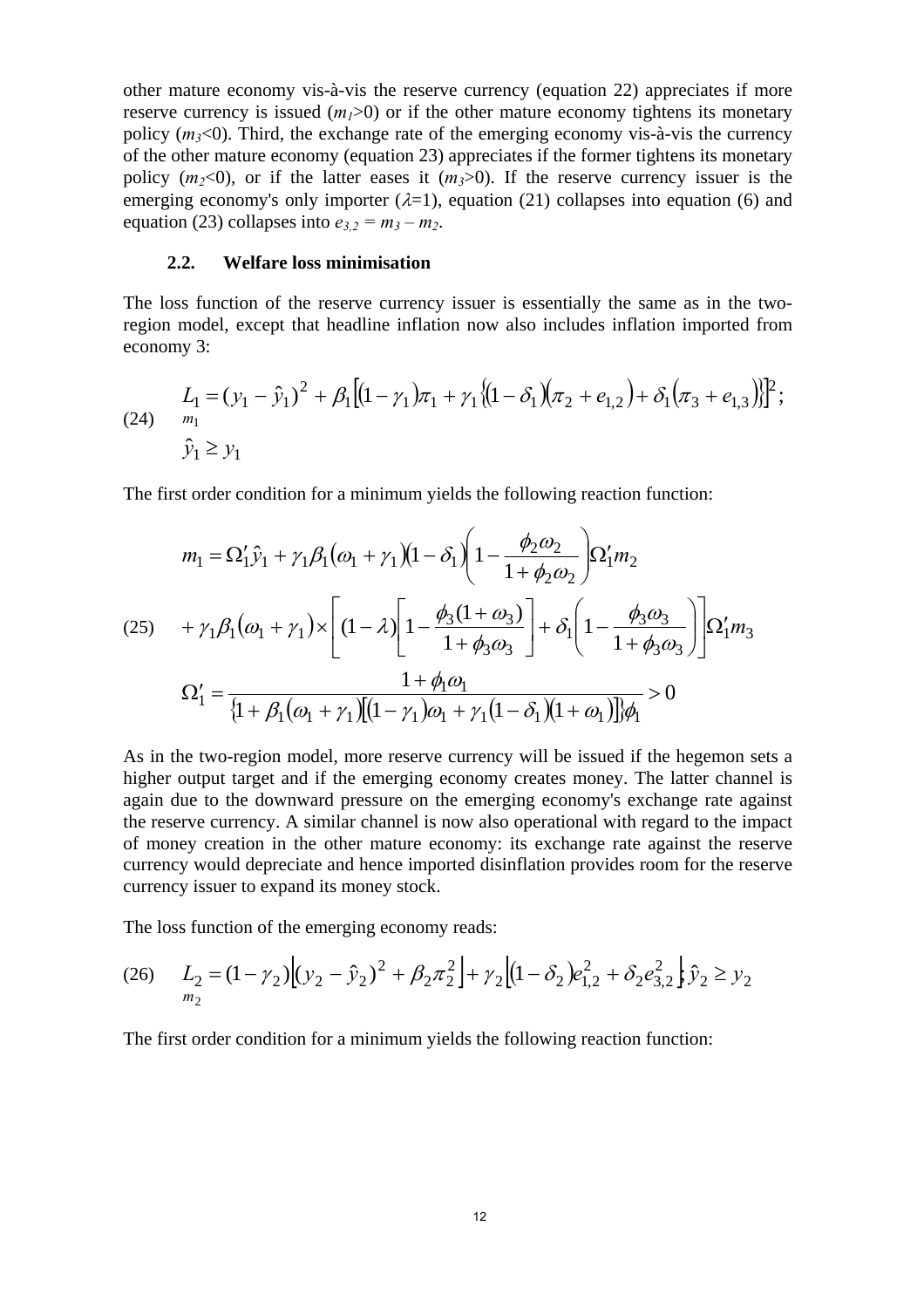$$
m_2 = (1 - \gamma_2)\Omega'_2 \hat{y}_2 + \gamma_2 (1 - \delta_2) \frac{\phi_1 (1 + \omega_1)(1 + \phi_2 \omega_2)}{\phi_2 (1 + \phi_1 \omega_1)} \Omega'_2 m_1
$$
  
(27) 
$$
- \gamma_2 [(1 - \lambda)(1 - \phi_3) - \delta_2 (1 + \phi_3 \omega_3)] \frac{1 + \phi_2 \omega_2}{\phi_2 (1 + \phi_3 \omega_3)} \Omega'_2 m_3
$$

$$
\Omega'_2 = \frac{1 + \phi_2 \omega_2}{\phi_2} \left\{ (1 - \gamma_2)(1 + \beta_2 \omega_2^2) + \gamma_2 \left[ \frac{1 + \phi_2 \omega_2}{\phi_2} \right]^2 \right\}^{-1}
$$

Money creation in the hegemon economy again spills over into money creation in the emerging economy, who eases its monetary policy to force its exchange rate against the reserve currency back down. By contrast, money creation in the other mature economy leads to monetary contraction in the emerging economy. The reason is that monetary expansion in the other mature economy increases demand for the reserve/invoicing currency, whose exchange rate increases. As a result, to maintain its exchange rate peg, the emerging economy will need to tighten its monetary policy.

The loss function of the other mature economy (euro area), finally, reads:

(28) 
$$
\begin{aligned} L &= (1 - \gamma_3) \Big| (y_3 - \hat{y}_3)^2 + \beta_3 \big( (1 - \delta_3) \pi_3 + \delta_3 (\pi_2 + e_{3,2}) \big)^2 \Big| + \gamma_3 e_{1,3}^2; \\ \hat{y}_3 &\ge y_3 \end{aligned}
$$

The reaction function reads:

$$
m_3 = (1 - \gamma_3)\Omega'_3 \hat{y}_3 + \gamma_3 \frac{1 + \phi_3 \omega_3}{\phi_3} \frac{\phi_1(1 + \omega_1)}{1 + \phi_1 \omega_1} \Omega'_3 m_1
$$
  
+  $(1 - \gamma_3)\Gamma \beta_3 \delta_3 \Bigg[ 1 - \frac{\phi_2 \omega_2}{1 + \phi_2 \omega_2} \Bigg] \Omega'_3 m_2$   

$$
\Omega'_3 = \frac{1 + \phi_3 \omega_3}{\phi_3} \Bigg\{ (1 - \gamma_3) (1 + \beta_3 \Gamma^2) + \gamma_3 \Bigg[ \frac{1 + \phi_3 \omega_3}{\phi_3} \Bigg]^2 \Bigg\}^{-1}
$$
  

$$
\Gamma = \Bigg[ (1 - \delta_3) \omega_3 + \delta_3 \frac{1 + \phi_3 \omega_3}{\phi_3} \Bigg\{ 1 - (1 - \lambda) \frac{1 - \phi_3}{1 + \phi_3 \omega_3} \Bigg\} \Bigg]
$$

The interesting observation is that monetary policy in the other mature economy is insulated from monetary expansion by the reserve currency issuer if it adopts a flexible exchange rate ( $\gamma_3 = 0$ ). Money creation in the emerging economy, by contrast, does always spill over to money creation in the other mature economy via the exchange rate channel (imports get cheaper, hence there is more room for monetary stimulus).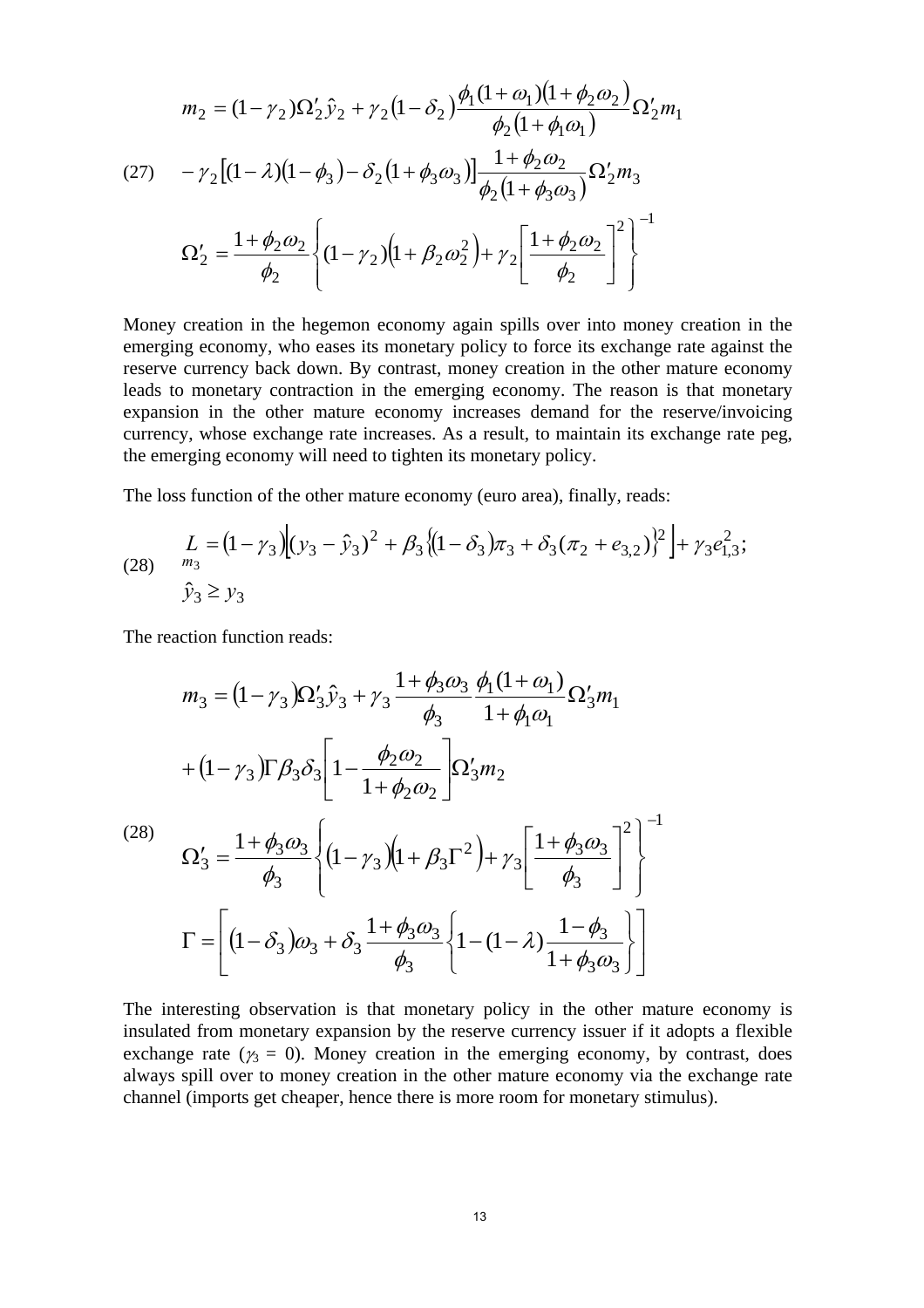# **2.3. The Nash equilibrium**

Given that there are three reaction functions with three endogenous variables  $m_i$ ,  $i=1,2,3$ it is possible to compute a Nash equilibrium. It reads:

$$
m_{1} = \frac{1 + \gamma_{2} (1 - \gamma_{3}) \Theta_{2,3} \Theta_{3,2} \Omega_{2}' \Omega_{3}'}{\Delta'} \Omega_{1}' \hat{y}_{1}
$$
  
\n
$$
+ \gamma_{1} (1 - \gamma_{2}) \frac{\Theta_{1,2} + (1 - \gamma_{3}) \Theta_{1,3} \Theta_{3,2} \Omega_{3}'}{\Delta'} \Omega_{1}' \Omega_{2}' \hat{y}_{2}
$$
  
\n
$$
+ \gamma_{1} (1 - \gamma_{3}) \frac{\Theta_{1,3} - \Theta_{1,2} \gamma_{2} \Theta_{2,3} \Omega_{2}'}{\Delta'} \Omega_{1}' \Omega_{3}' \hat{y}_{3}
$$

$$
m_2 = \gamma_2 \frac{\Theta_{2,1} - \gamma_3 \Theta_{2,3} \Theta_{3,1} \Omega_3'}{\Delta'} \Omega_1' \Omega_2' \hat{y}_1
$$
  
(30) 
$$
+ (1 - \gamma_2) \frac{1 - \gamma_1 \gamma_3 \Theta_{1,3} \Theta_{3,1} \Omega_1' \Omega_3'}{\Delta'} \Omega_2' \hat{y}_2
$$

$$
- (1 - \gamma_3) \gamma_2 \frac{\Theta_{2,3} - \gamma_1 \Theta_{1,3} \Theta_{2,1} \Omega_1'}{\Delta'} \Omega_2' \Omega_3' \hat{y}_3
$$

$$
m_3 = \frac{\gamma_2 \Theta_{2,1} \Omega_2' + \gamma_3 \Theta_{3,1} \Omega_3'}{\Delta'} \Omega_1' \hat{y}_1
$$
  
(31)  

$$
+ (1 - \gamma_2) \frac{(1 - \gamma_3) \Theta_{3,2} + \gamma_1 \gamma_3 \Theta_{1,2} \Theta_{3,1} \Omega_1'}{\Delta'} \Omega_2' \Omega_3' \hat{y}_2
$$
  

$$
+ (1 - \gamma_3) \frac{1 - \gamma_1 \gamma_2 \Theta_{1,2} \Theta_{2,1} \Omega_1' \Omega_2'}{\Delta'} \Omega_3' \hat{y}_3
$$

in which:

$$
\Delta' = 1 + \gamma_2 \Theta_{2,3} \Theta_{3,2} \Omega'_2 \Omega'_3 \n- \gamma_2 \gamma_3 \Theta_{2,3} \Theta_{3,2} \Omega'_2 \Omega'_3 \n- \gamma_1 \gamma_2 \Theta_{2,1} \Omega'_1 \Omega'_2 \Big[\Theta_{1,2} + (1 - \gamma_3) \Theta_{1,3} \Theta_{3,2} \Omega'_3\Big] \n- \gamma_1 \gamma_3 \Theta_{3,1} \Omega'_1 \Omega'_3 \Big[\Theta_{1,3} - \gamma_2 \Theta_{1,2} \Theta_{2,3} \Omega'_2\Big]
$$

and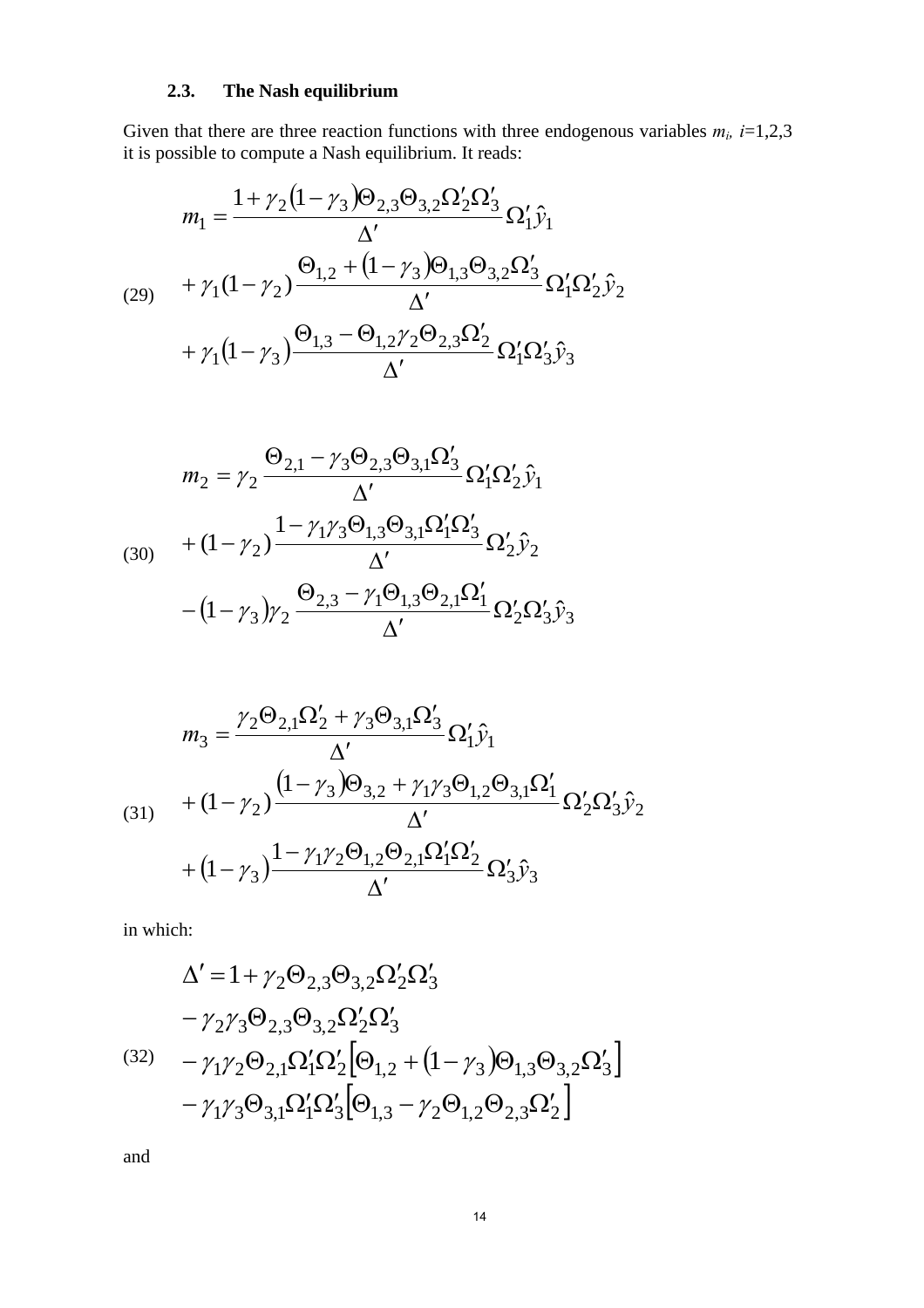$$
\Theta_{1,2} = \beta_1(\omega_1 + \gamma_1)(1 - \delta_1)\left(1 - \frac{\phi_2 \omega_2}{1 + \phi_2 \omega_2}\right)
$$
  
\n
$$
\Theta_{1,3} = \beta_1(\omega_1 + \gamma_1) \times \left[ (1 - \lambda) \left[1 - \frac{\phi_3(1 + \omega_3)}{1 + \phi_3 \omega_3}\right] + \delta_1 \left(1 - \frac{\phi_3 \omega_3}{1 + \phi_3 \omega_3}\right) \right]
$$
  
\n
$$
\Theta_{2,1} = (1 - \delta_2) \frac{\phi_1(1 + \omega_1)(1 + \phi_2 \omega_2)}{\phi_2(1 + \phi_1 \omega_1)}
$$
  
\n(33)  
\n
$$
\Theta_{2,3} = \left[ (1 - \lambda)(1 - \phi_3) - \delta_2 (1 + \phi_3 \omega_3) \right] \frac{1 + \phi_2 \omega_2}{\phi_2(1 + \phi_3 \omega_3)}
$$
  
\n
$$
\Theta_{3,1} = \frac{1 + \phi_3 \omega_3}{\phi_3} \frac{\phi_1(1 + \omega_1)}{1 + \phi_1 \omega_1}
$$
  
\n
$$
\Theta_{3,2} = \Gamma \beta_3 \delta_3 \left[ 1 - \frac{\phi_2 \omega_2}{1 + \phi_2 \omega_2} \right]
$$

From this result can be inferred that an increase in the output ambitions of the reservecurrency issuer will boost liquidity in all three economies. This is illustrated by Figure 3 in which the Nash equilibrium is represented by the intersections marked A. The upper right quadrant corresponds to Figure 1 and shows the reaction functions in the  $m_1 - m_2$ space. An upward shift in the reaction function of the emerging economy results in more liquidity in both the emerging economy and the reserve currency issuer. The lower right and upper left quadrants depict that liquidity in the other mature economy would also increase. So, liquidity expands in all three economies.

From the results can also be inferred that if all economies adopt a free float ( $\gamma_2 = \gamma_3 = 0$ ), the Nash equilibrium collapses to:

$$
m_1 = \Omega'_1 \hat{y}_1 + \gamma_1 (\Theta_{1,2} + \Theta_{1,3} \Theta_{3,2} \Omega'_3) \Omega'_1 \Omega'_2 \hat{y}_2 + \gamma_1 \frac{\Theta_{1,3}}{\Delta'} \Omega'_1 \Omega'_3 \hat{y}_3
$$
  
(34) 
$$
m_2 = \Omega'_2 \hat{y}_2
$$
  

$$
m_3 = \Theta_{3,2} \Omega'_2 \Omega'_3 \hat{y}_2 + \Omega'_3 \hat{y}_3
$$

In this situation the emerging economy can fully gear its money stock to its own growth ambitions, whereas the other mature economy remains exposed to spill-over effects from the emerging economy and the reserve-currency issuer remains exposed to spill-over effects from both other economies. These spill-overs will also disappear if  $\gamma_1 = \delta_3 = 0$ , i.e. if net imports from the emerging economy are zero. This goes to show that it is the combination of 'global imbalances' (persistent net imports from the emerging world) and managed exchange rates that produces monetary policy spill-over effects across the globe.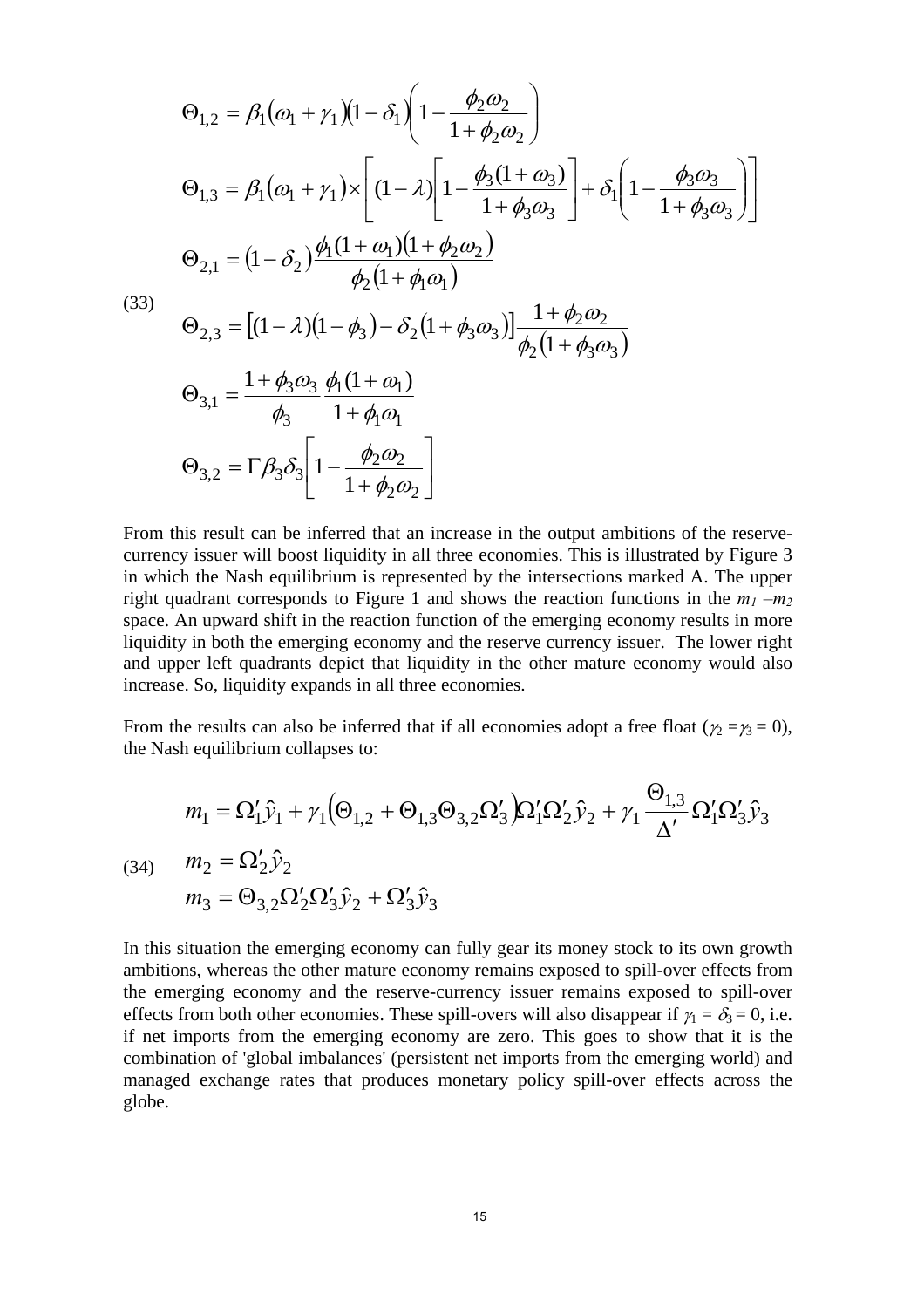



#### **3. TOWARDS A NEW CONSTELLATION OF EXCHANGE RATE REGIMES**

There is empirical evidence to suggest that China has gradually moved towards an exchange rate basket in which both the US dollar and the euro are represented, while the euro area has occasionally intervened to maintain the euro-dollar exchange rate within reasonable bounds (this happened for example when the euro plummeted against the US dollar in the early years of European Economic and Monetary Union). The question is legitimate if this arrangement is optimal from the European point of view or whether it should pursue alternatives. This problem can be solved mathematically by minimising a loss function in which the euro area has power to influence China's choice of exchange rate regime, as follows: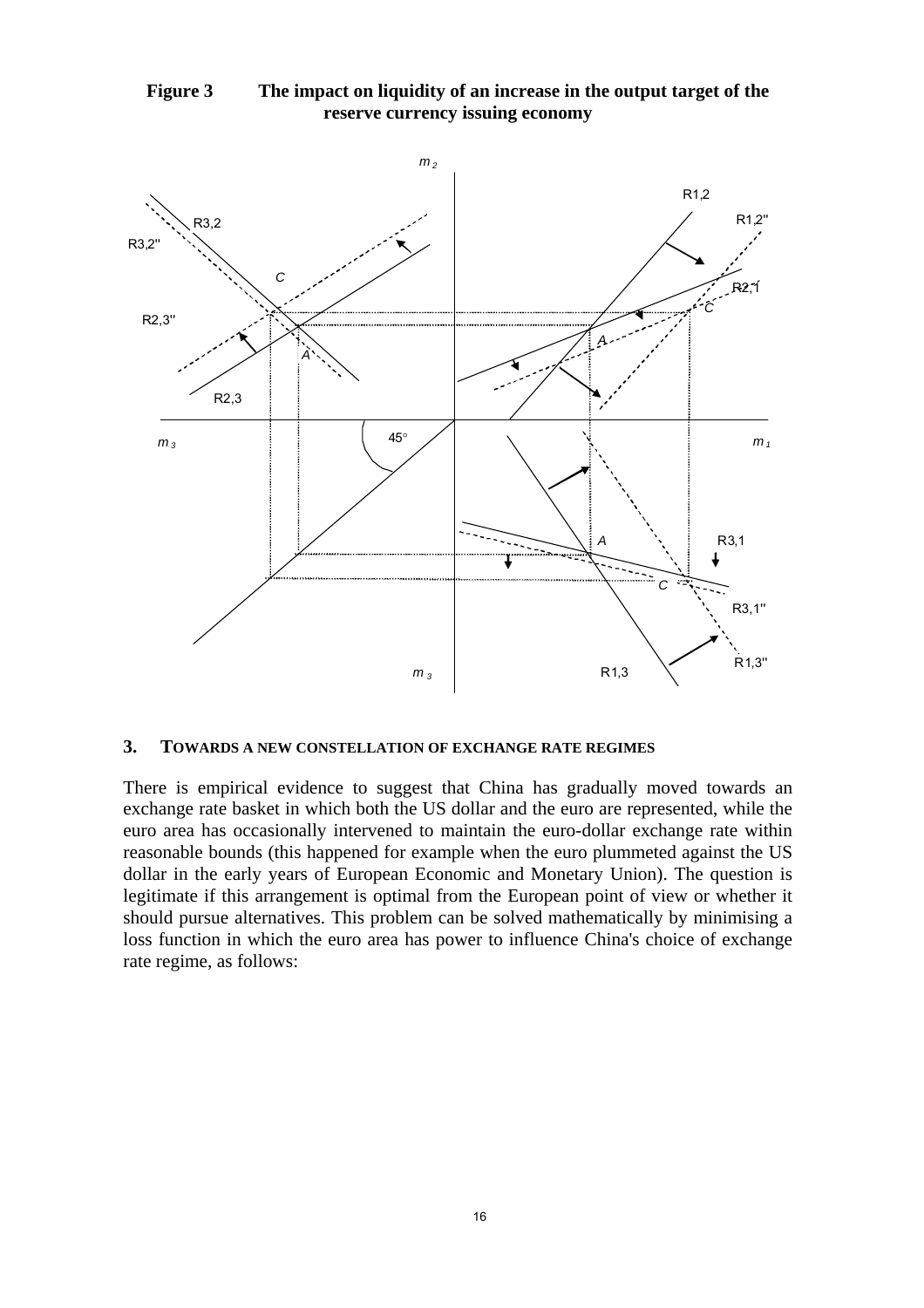$$
L_{3} =
$$
  
\n
$$
r_{2} \cdot \delta_{2} | r_{3}
$$
  
\n
$$
(1 - r_{3}) \left[ E(y_{3}) - E(\hat{y}_{3}) \right]^{2} + \beta_{3} \left\{ (1 - \delta_{3}) E(\pi_{3}) + \delta_{3} \left[ E(\pi_{2}) + E(e_{3,2}) \right] \right\}^{2}
$$
  
\n
$$
+ r_{3} e_{1,3}^{2}
$$
  
\n
$$
E(\hat{y}_{3}) \ge E(y_{3})
$$
  
\n
$$
E(y_{3}) = \frac{\phi_{3} E(m_{3})}{1 + \phi_{3} \omega_{3}}
$$
  
\n
$$
E(\pi_{2}) = \frac{\phi_{2} \omega_{2} E(m_{2})}{1 + \phi_{2} \omega_{2}}
$$

(35)

$$
E(e_{1,3}) = \frac{\varphi_1(1 + \omega_1)}{1 + \phi_1 \omega_1} E(m_1) - E(m_3)
$$
  

$$
E(e_{3,2}) = \left[1 - (1 - \lambda) \frac{1 - \phi_3}{1 + \phi_3 \omega_3}\right] E(m_3) - E(m_2)
$$

 $(e_{1,3}) = \frac{\varphi_1(x + \omega_1)}{1 + \omega_2} E(m_1) - E(m_3)$ 

 $3\omega_3$ 

 $E(e_{1,3}) = \frac{\varphi_1(1 + \omega_1)}{1 - \omega_1} E(m_1) - E(m_1)$ 

 $\eta$  (1 +  $\omega_1$ )

 $\phi_1(1+\omega)$ 

 $(1 + \omega_1)$ 

 $\phi_3\omega$ 

 $3\omega_3 E(m_3)$ 

 $(\pi_3) = \frac{\phi_3 \omega_3 E(m_3)}{4}$ 

 $E(\pi_3) = \frac{\phi_3 \omega_3 E(m)}{4}$ 

 $(\pi_2) = \frac{\phi_3 \omega_1}{\phi_3}$ 

1

 $=\frac{\varphi_3\omega_3}{1+}$ 

 $=\frac{\phi_1(1+)}{1-\phi_1(1+)}$ 

1,3

3

The expected development of money aggregates is described by the following set of reduced form equations:

$$
E(m_1) = \frac{1 + \gamma_2 (1 - \gamma_3) \Theta_{2,3} \Theta_{3,2} \Omega_2' \Omega_3'}{\Delta'} \Omega_1' E(\hat{y}_1)
$$
  
+  $\gamma_1 (1 - \gamma_2) \frac{\Theta_{1,2} + (1 - \gamma_3) \Theta_{1,3} \Theta_{3,2} \Omega_3'}{\Delta'} \Omega_1' \Omega_2' E(\hat{y}_2)$   
+  $\gamma_1 (1 - \gamma_3) \frac{\Theta_{1,3} - \Theta_{1,2} \gamma_2 \Theta_{2,3} \Omega_2'}{\Delta'} \Omega_1' \Omega_3' E(\hat{y}_3)$ 

$$
E(m_2) = \gamma_2 \frac{\Theta_{2,1} - \gamma_3 \Theta_{2,3} \Theta_{3,1} \Omega_3'}{\Delta'} \Omega_1' \Omega_2' E(\hat{y}_1)
$$
  
+ 
$$
(1 - \gamma_2) \frac{1 - \gamma_1 \gamma_3 \Theta_{1,3} \Theta_{3,1} \Omega_1' \Omega_3'}{\Delta'} \Omega_2' E(\hat{y}_2)
$$
  
- 
$$
(1 - \gamma_3) \gamma_2 \frac{\Theta_{2,3} - \gamma_1 \Theta_{1,3} \Theta_{2,1} \Omega_1'}{\Delta'} \Omega_2' \Omega_3' E(\hat{y}_3)
$$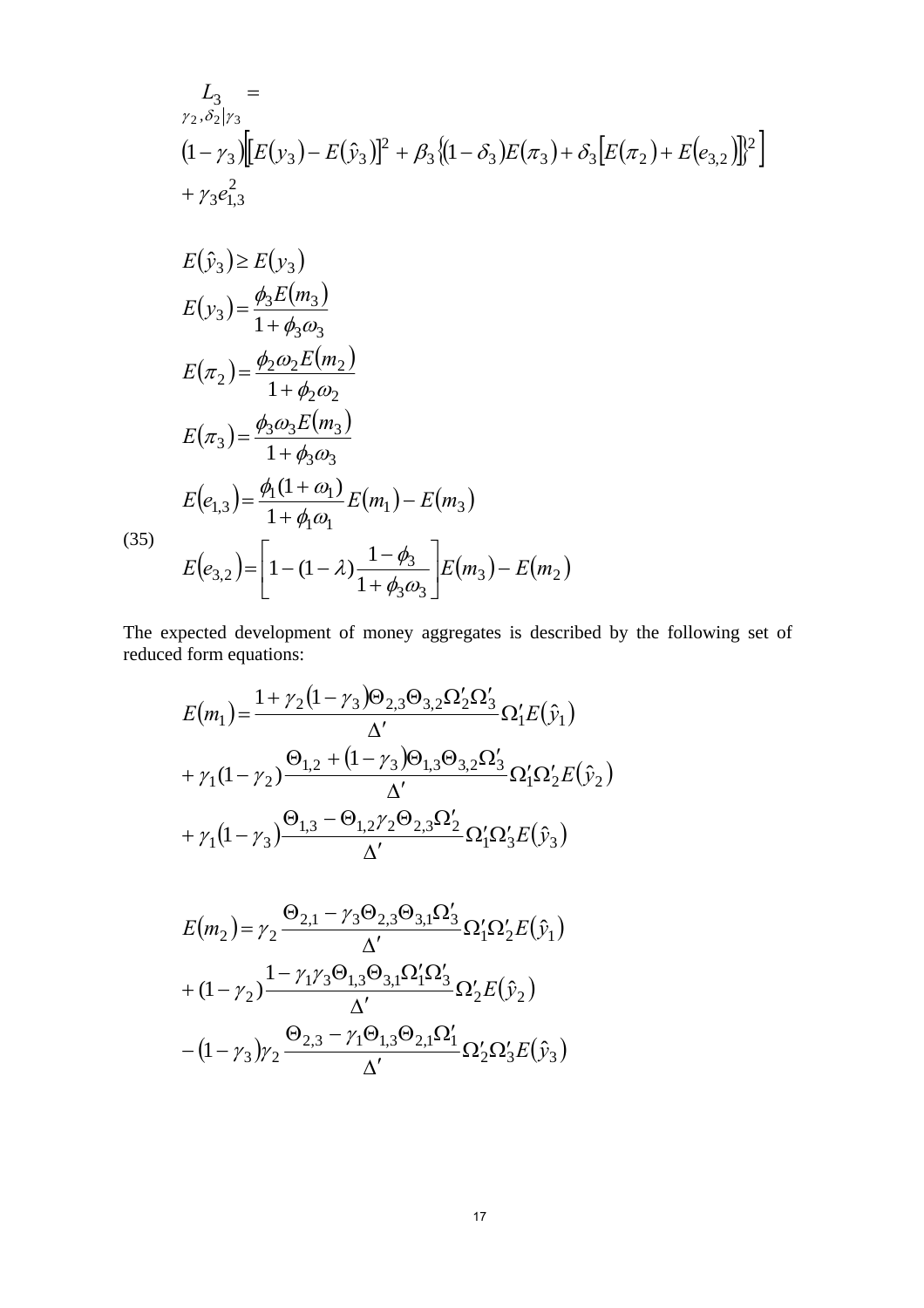$$
E(m_3) = \frac{\gamma_2 \Theta_{2,1} \Omega_2' + \gamma_3 \Theta_{3,1} \Omega_3'}{\Delta'} \Omega_1' E(\hat{y}_1)
$$
  
+ 
$$
(1 - \gamma_2) \frac{(1 - \gamma_3) \Theta_{3,2} + \gamma_1 \gamma_3 \Theta_{1,2} \Theta_{3,1} \Omega_1'}{\Delta'} \Omega_2' \Omega_3' E(\hat{y}_2)
$$
  
+ 
$$
(1 - \gamma_3) \frac{1 - \gamma_1 \gamma_2 \Theta_{1,2} \Theta_{2,1} \Omega_1' \Omega_2'}{\Delta'} \Omega_3' E(\hat{y}_3)
$$

Again the analytical solution is 'messy', but it is possible to compute numerical solution, based on the following assumed parameter values:

$$
\omega_1 = \omega_2 = \omega_{3= \frac{1}{3}}; \phi_1 = \phi_2 = \phi_3 = \frac{1}{4}; \beta_1 = \beta_2 = \beta_3 = 1; \gamma_3 = 0
$$
  

$$
\gamma_1 = \delta_3 = \frac{1}{10}; \gamma_2 = 1; \delta_1 = \lambda = \frac{1}{2}; \delta_2 = 0; E(\hat{y}_1) = E(\hat{y}_2) = E(\hat{y}_3) = 1
$$

Figure 4 reports the computed welfare losses for different combinations of exchange rate flexibility (*γ2*) and weights of the euro in the exchange rate basket of the emerging economy  $(\delta_2)$ , assuming that thr other mature economy itself has adopted a fully flexible exchange rate regime ( $\gamma$ <sup>3</sup> = 0). This suggests that for the other mature economy a firstbest solution in this case would be for the emerging economy to also adopt a flexible exchange rate regime. The explanation is rather straightforward: if all exchange rates are flexible, the other mature economy is 'isolated' from monetary policy responses to its own monetary policy by the reserve currency issuer and can fully gear its monetary policy to its own growth and inflation objectives.

If, however, the emerging economy cannot be deterred from managing its exchange rate, a second-best solution from the point of view of the other mature economy would be for the emerging economy to include the currency of the other mature economy in its basket  $(\delta_2 = 1)$ . The intuition is that under that scenario the other mature economy is shielded from monetary policy decisions by the reserve currency issuer (since the emerging economy would align its monetary policy with that of the other mature economy). So, the other mature economy would again benefit in terms of monetary policy autonomy, even though its monetary policy would be less effective as compared with the case of fully flexible exchange rates.

These results are generally robust to modifications in the numerical values of the parameters within reasonable ranges. The exception is when the assumption that  $\gamma_3 = 0$  is relaxed, *i.e.* when it is assumed that the other mature economy also manages its exchange rate to the reserve currency to some extent. In that case, the second-best solution becomes first-best. This means that if the other mature economy manages its exchange rate against the reserve currency it is optimal from its point of view if the emerging economy adopts a basket in which both other currencies figure. This is illustrated in Figure 5 for the case of  $\gamma_3 = 0.1$ .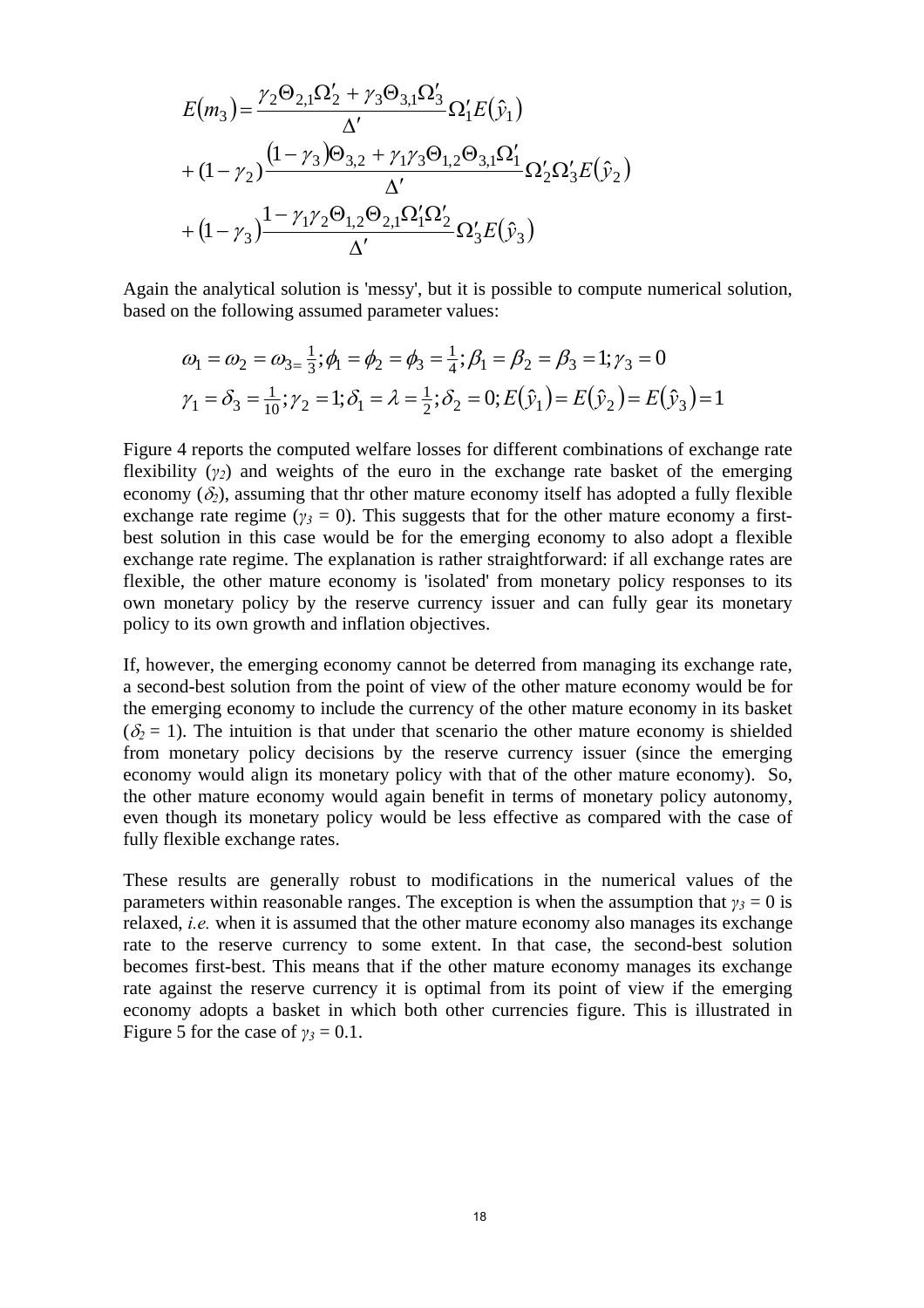

**Figure 4. Welfare loss in the other mature economy for different exchange rate regimes in the emerging economy** 

**Figure 5. Welfare loss in the other mature economy for different exchange rate regimes in the emerging economy (case of**  $\gamma_3 = 0.1$ **)** 

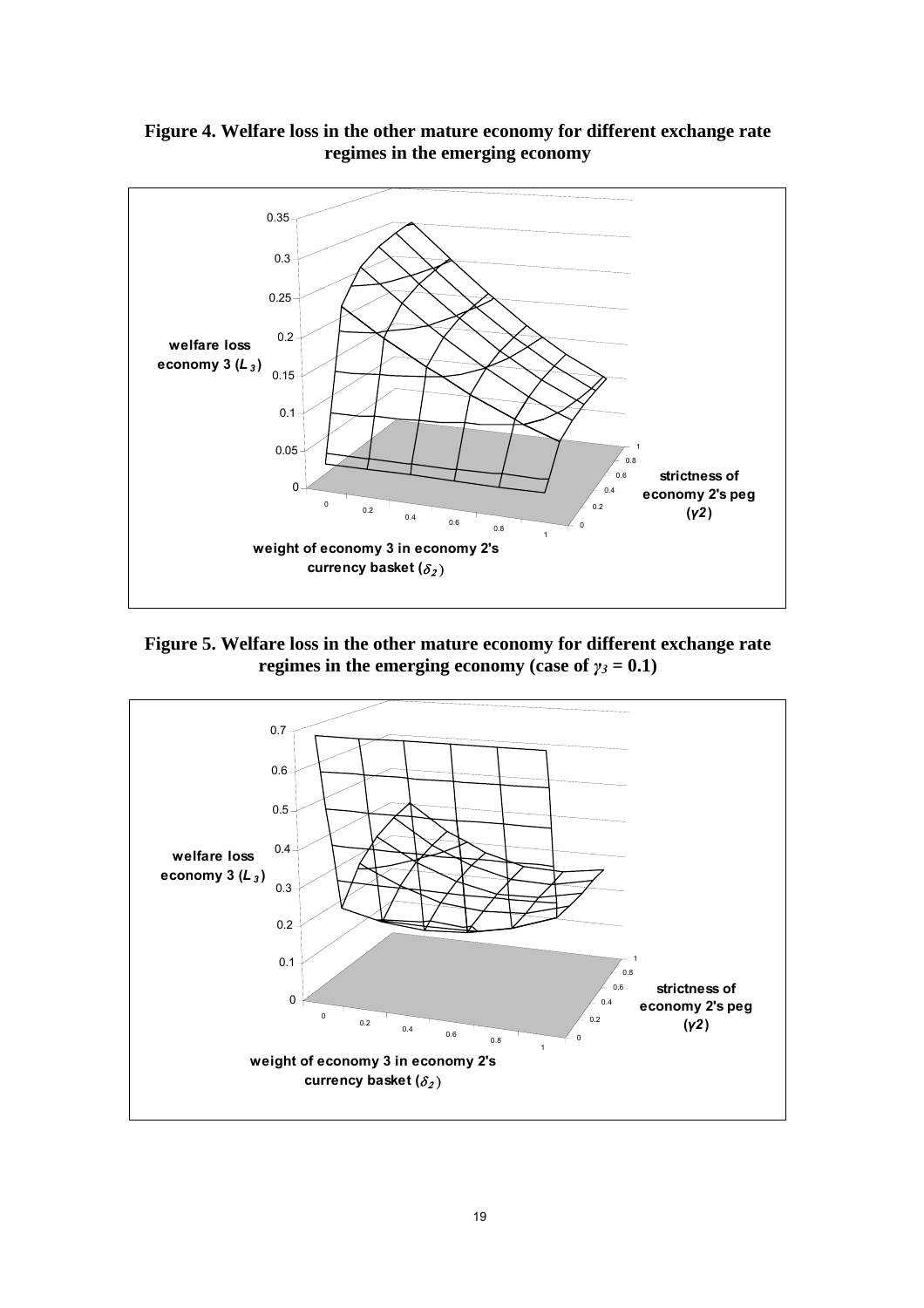### **4. CONCLUSIONS**

From this stylised theoretical exercise two sets of conclusions can be inferred:

- (1) The global liquidity glut may be explained at least to some extent by the presence of pre-committed fixed exchange rate regimes, whereby emerging economies, such as notably China, target the US dollar. This is not by itself inflationary, but it becomes so in case of a surprise liquidity expansion in the economy that issues the global reserve currency, i.e. the United States. So, it could be argued that the United States, by expanding liquidity in the aftermath of the dotcom slump led the emerging economies to follow suit so as to be able to respect their exchange rate pre-commitments. Moreover, since as a result the dollar exchange rate held up well in the face monetary easing in the United States, US inflation staid low and stronger US monetary policy stimulus was feasible than otherwise would have been the case.
- (2) It would be in the interest of both the euro area and China, if the latter adopted a flexible exchange rate regime. This would allow each of the economies to pursue their own growth and inflation objective without having to absorb spillovers from monetary policy in the United States. It is however not obvious that China is ready to adopt a flexible exchange rate at this stage, but may be forced to once its capital account is open and it becomes much more costly for it to manage its exchange rate, as suggested by the 'trilemma' literature (Bordo 2003). In the interim, a possible alternative exchange rate regime for China would be to peg its currency to a composite of the US dollar and the euro. But obviously these findings rest on stylised assumptions and need to be recalibrated on a broader range of economic and political considerations before they can be translated into policy making.

#### **REFERENCES**

Adalid, R. and C. Detken (2007), 'Liquidity shocks and asset price boom/bust cycles', *ECB Working Papers*, Nr. 732.

Ahrend, R., B. Cournède and R. Price (2008), 'Monetary policy, market excesses and financial turmoil', *OECD Economics Department Working Papers*, No. 597.

Aizenman, J. and Y. Sun (2008), 'Globalization and the Sustainability of Large Current Account Imbalances: Size Matters', *NBER Papers in International Trade and Investment* Nr. 13734.

Artis, M. and A. Beyer (2004), 'Issues in money demand: the case of Europe, *Journal of Common Market Studies*, Vol. 42,Nr. 4, pp. 717-736.

Baily, M.N., R.E. Litan, and M. S. Johnson (2008), 'The Origins of the Financial Crisis', *Business and Public Policy at Brookings Fixing Finance Series*, Nr. 3.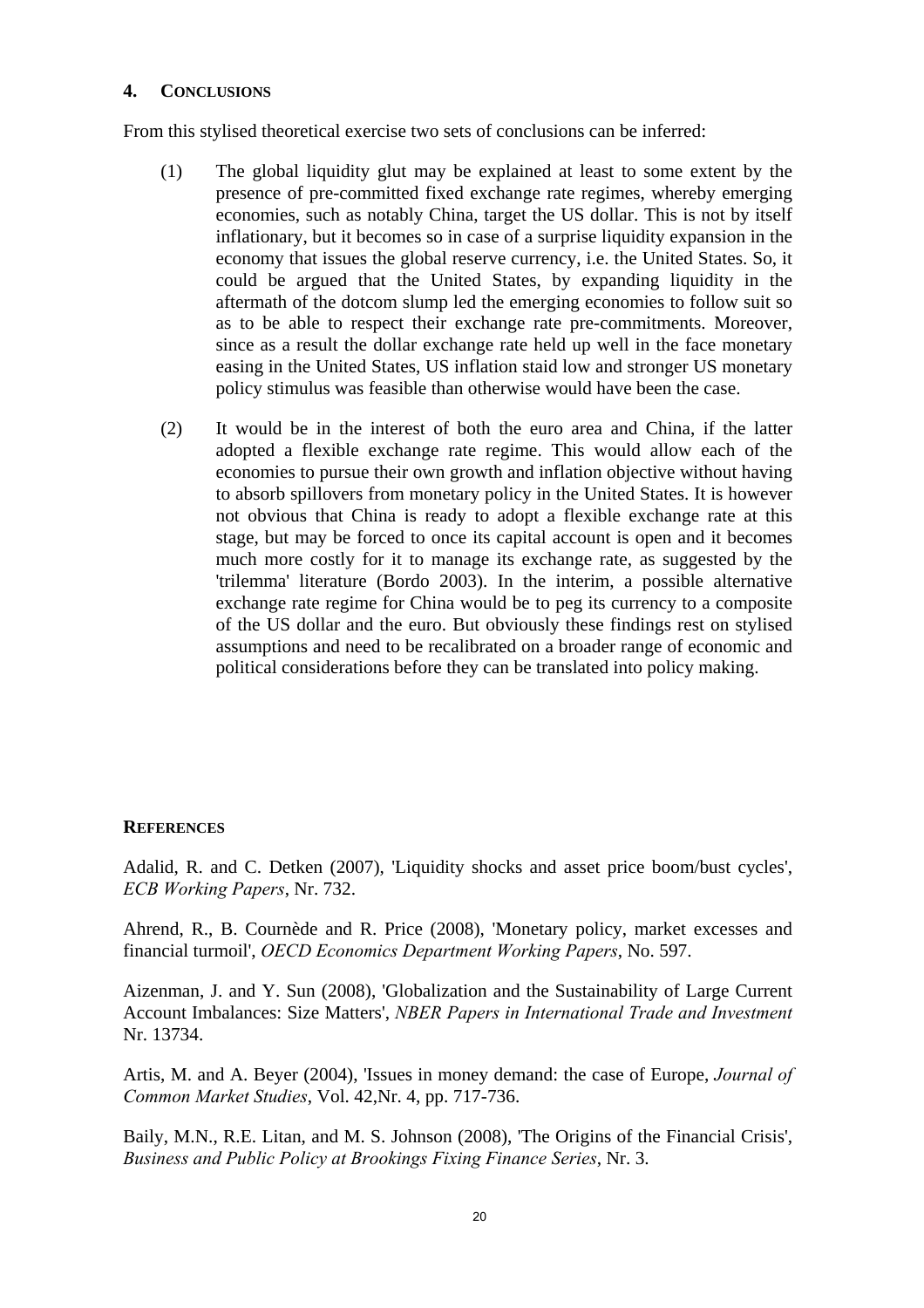Belke, A., W. Orth and R. Setzer (2008), 'Global liquidity and house prices: a VAR analysis for OECD countries', *Univerity of Duisberg-Essen Working Paper*.

Bernanke, B. (2005), "The Global Savings Glut and the U.S. Current Account Deficit", *The Homer Jones Lecture*, St. Louis, Missouri, 14 April.

Bordo, M.D. (2003), 'Exchange rate regime choice in historical perspective', *IMF Working Paper* No. 03/160.

Bordo, M.D. and H. James (2008), 'The Past and Future of IMF Reform: A proposal', in: *Building an International Monetary and Financial System for the 21st Century: Agenda for Reform*, eBook published by the Reinventing Bretton Woods Committee, Proceedings of the conference organized by the committee in New York City, 24-25 November.

Caballero, R.J., E. Farhi and P.-O. Gourinchas, 'Financial Crash, Commodity Prices and Global Imbalances', *NBER Working Papers,* No. 14521.

Chadha, J.S., L. Corrado and Q. Sun (2008), *Money, Prices and Liquidity Effects: Separating Demand from Supply*, University of Cambridge

Chinn, M.D. and H. Ito (2007), 'Global Current Account Imbalances: American Fiscal Policy versus East Asian Savings', *La Follette School of Public Affairs Working Paper Series*, No. 2007-012.

Chinn, M.D. and S.-J. Wei (2008), 'A faith-based initiative: Does a flexible exchange rate regime really facilitate current account adjustment?' *NBER Working Paper*, No. 14420.

Clarida, R., J. Galí and M. Gertler (1998), 'Monetary policy rules and macroeconomic stability': evidence and some theory', *NBER Working Paper* 6642.

Dooley, M. P., D. Folkerts-Landau and P. Garber (2004), "The Revised Bretton Woods System", *International Journal of Finance and Economics*, 4 October 2004, vol. 9, pp. 307-313.

Frankel, J.A. and S-J Wei (2007), 'Assessing China's exchange rate regime', *Economic Policy*, July, pp. 576-627.

Frankel, J.A. (2009), 'New estimation of China's exchange rate regime', *NBER Working Paper* 14700.

Gourinchas, P.-O. and H. Rey, 'International Financial Adjustment', *Journal of Political Economy*, Vol. 115, No. 4, pp. 665-702.

Koivu, T, A. Mehrotra and R. Nuutilainen (2008), 'McCallum rule and Chinese monetary policy', *BOFIT Discussion Papers,* No. 15/2008, Bank of Finland, BOFIT Institute for Economies in Transition.

Levy-Yeyati, E. and F. Sturzenegger (2008), *Fear of Floating in Reverse: Exchange Rate Policy in the 2000s*, mimeo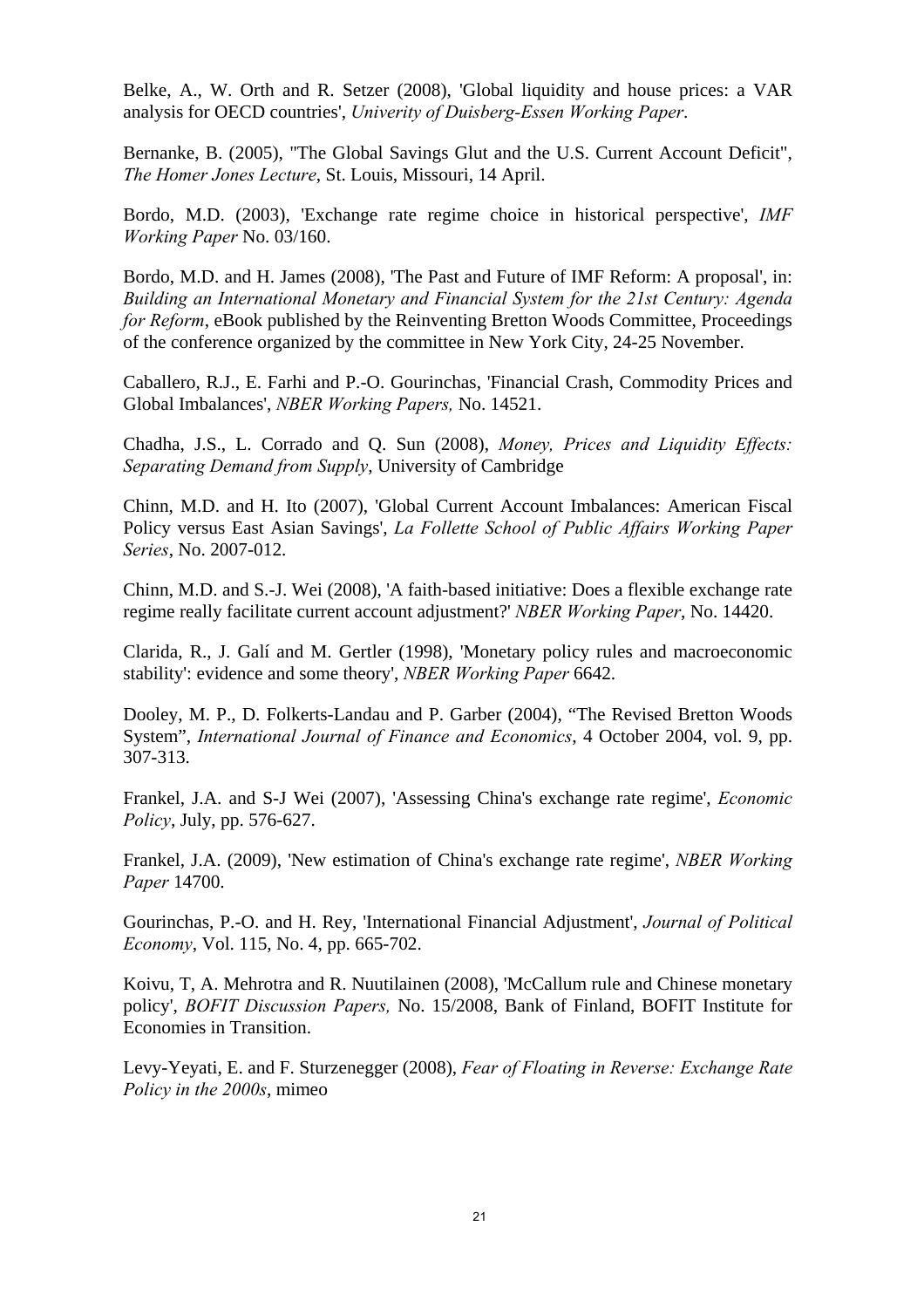# **Annex 1**

#### **A SIMPLE TWO-REGION MODEL**

The world is assumed to consist of two interdependent economies, a mature economy (economy 1) and an emerging economy (economy 2). The mature economy issues the reserve currency and therefore can borrow from the emerging economy in its own currency. The emerging economy in turn is prepared to provide such funding on a sustained basis. For simplicity I assume that the mature economy imports from the emerging economy but the emerging economy not from the mature economy. All variables are defined as deviations from an unknown steady state.

The economic agents in the mature economy maximise the utility  $U_I$  they derive from goods produced at home  $Y_l$  and goods exported by the emerging economy  $X_2$ :

$$
(A1) \quad U_1 = \log Y_1 + \alpha \log X_2
$$

The demand for the respective goods, multiplied by their respective prices, is constrained by nominal income earned in the previous period  $Z<sub>1</sub>$  and money creation in the current period *M1*:

(A2) 
$$
M_1 + Z_1 = P_1 Y_1 + P_2 E_{1,2} X_2
$$

In this identity  $P_1$  is the output price level in the mature economy and  $P_2$  in the emerging economy. The (nominal) exchange rate of the emerging economy vis-à-vis the mature economy is  $E_{1,2}$ . The first order conditions read:

(A3) 
$$
Y_1 = \frac{1}{1+\alpha} \frac{M_1 + Z_1}{P_1}
$$

(A4) 
$$
X_2 = \frac{\alpha}{1 + \alpha} \frac{M_1 + Z_1}{P_2 E_{1,2}}
$$

Equation (A3) can be interpreted as a very simple aggregate demand equation. Equation (A4) describes the current account deficit as a function of money creation and past income.

Money in the emerging economy is created via the exchange of foreign for domestic currency. So money creation in the emerging economy is equal to the exports of the emerging economy denominated in its own local currency:

$$
(A5) \quad M_2 = X_2 P_2
$$

Combining equations (3), (4) and (5) then yields a solution for the exchange rate:

$$
(A6) \t E_{1,2} = \alpha \frac{P_1 Y_1}{M_2}
$$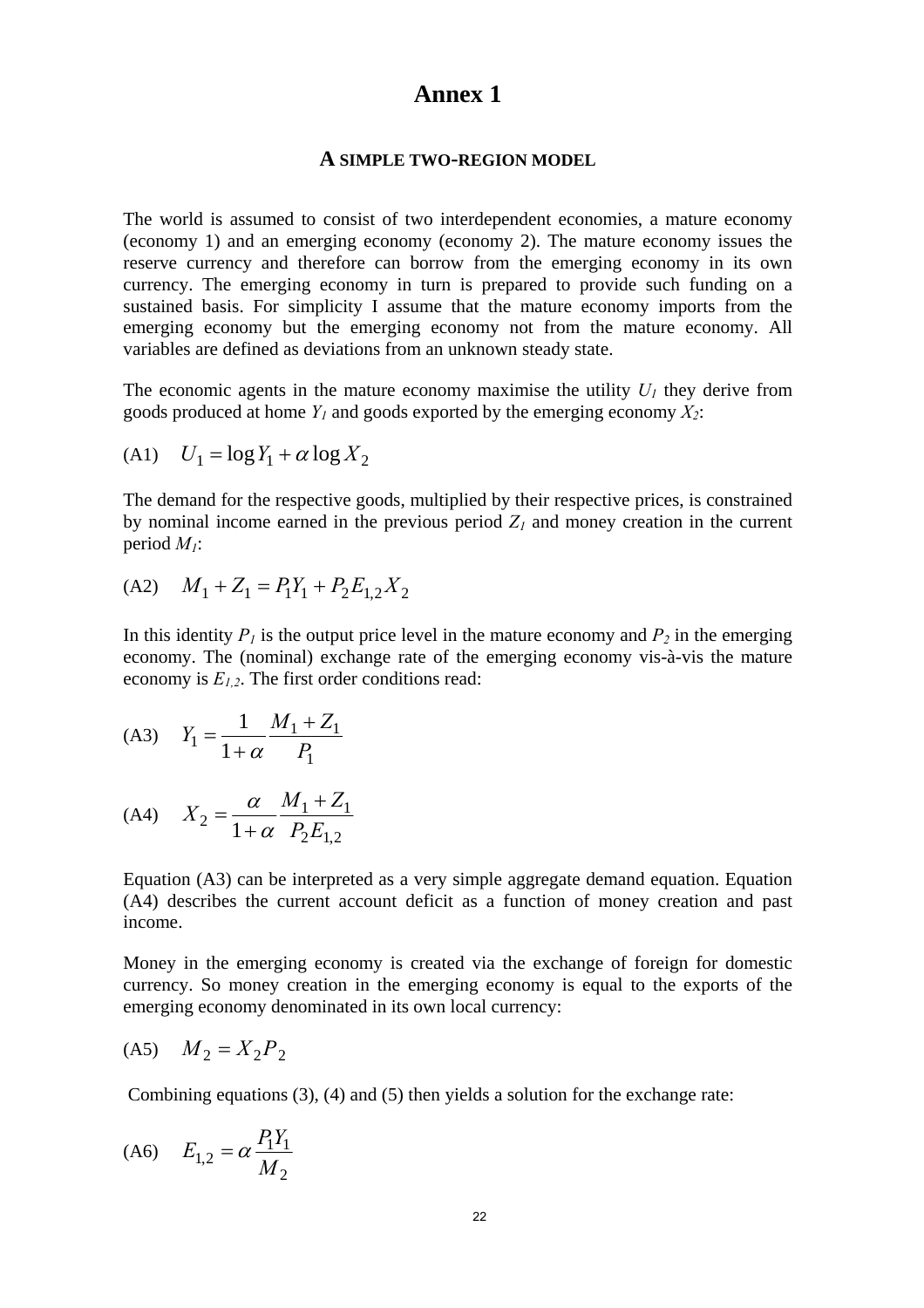This equation says that the emerging economy will see its exchange rate appreciating if demand or prices in the mature economy rise or if its own money creation slows.

The emerging economy produces goods of quantity  $Y_2$ , which is allocated over exports  $X_2$ and domestic consumption  $Y_2$ - $X_2$ :

$$
(A7) \quad Y_2 = X_2 + (Y_2 - X_2)
$$

A constraint similar to that in the mature economy applies:

$$
(A8) \quad M_2 + Z_2 = (Y_2 - X_2)P_2
$$

Combining equations (A5), (A7) and (A8) then yields the following aggregate demand equation for the emerging economy:

$$
(A9) \t Y2 = 2\frac{M_2}{P_2} + \frac{Z_2}{P_2}
$$

The multiplier 2 in the first right-hand term simply reflects that money created in the emerging economy is spent twice, first on exports and next to finance domestic demand.

Aggregate supply is fixed on the basis of a very simple profit maximisation scheme. Profits are determined as:

(A10) 
$$
\Pi_i = (P_i - C_i)Y_i - \frac{\theta_i}{2}Y_i^2, i = 1, 2
$$

So profits are simply the difference between the price and variable cost *C* times output *Y* plus a mark-up to cover the adjustment cost of output. This adjustment cost is quadratic to reflect that adjustment is likely to raise cost progressively as output approaches the economy's potential. If the price level is given from the point of view of suppliers (full competition), the first order condition for profit maximisation reads:

(A11) 
$$
P_i = \theta_i Y_i + C_i, i = 1,2;
$$

In the main text I use linearised versions of equations (A3, A6, A9 and A11), taking log differences.

# **Annex 2**

#### **A SIMPLE THREE-REGION MODEL**

It is possible to expand the above model with a third economy, say another mature economy. The economic agents in the reserve currency issuing mature economy maximise the utility  $U_1$  they derive from goods produced at home  $Y_1$  and goods exported by the emerging economy  $X_{1,2}$  and good exported by the other mature economy  $X_{1,3}$ :

(A12) 
$$
U_1 = \log Y_1 + \alpha_{1,1} \log X_{1,2} + \alpha_{1,2} \log X_{1,3}
$$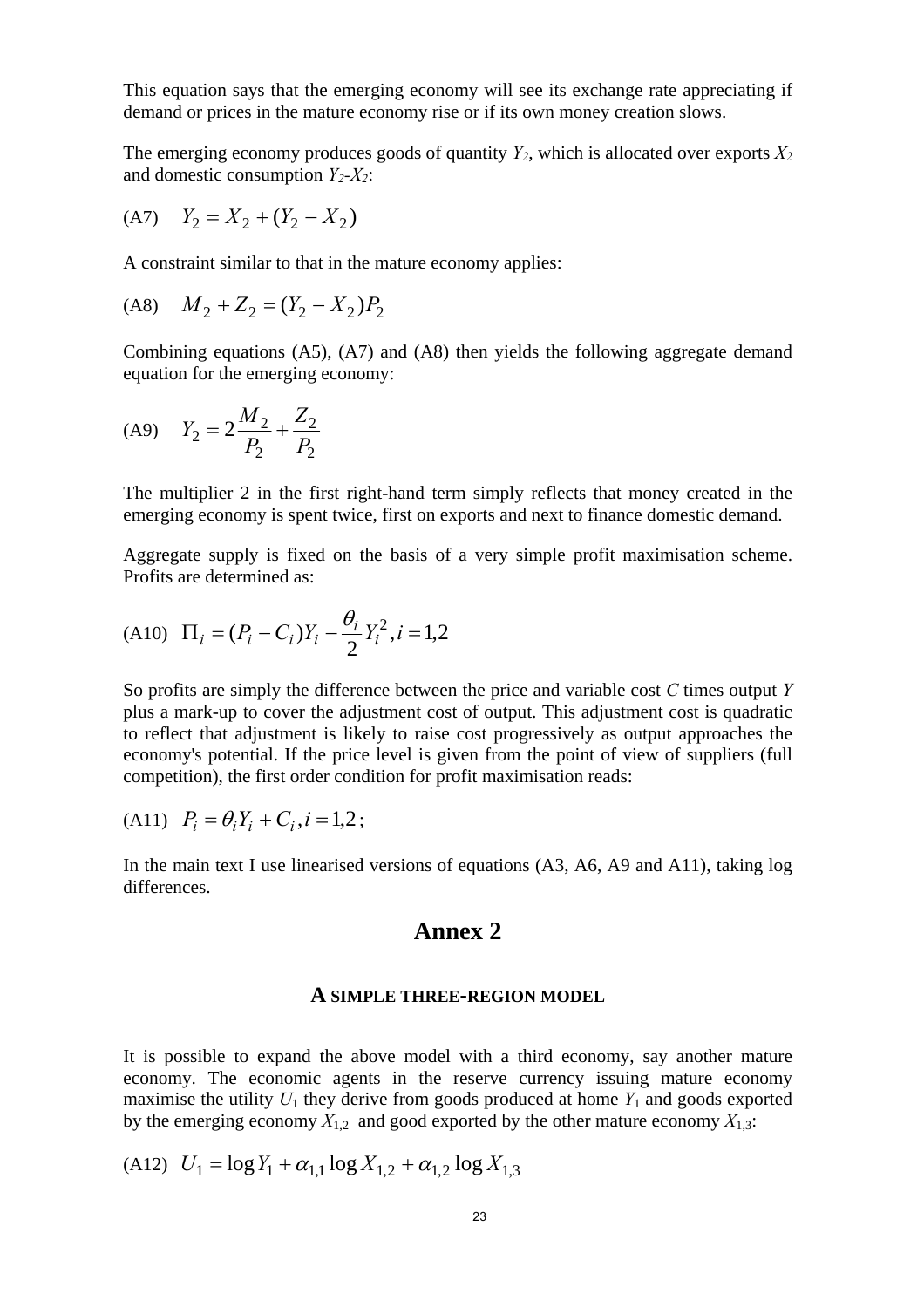This maximisation is subject to the liquidity constraint. The demand for the respective goods, multiplied by their respective prices, is constrained by expected nominal income *Z* and (pre-announced) money creation *M*1:

$$
(A13) \quad M_1 + Z_1 = P_1 Y_1 + P_2 E_{1,2} X_{1,2} + P_3 E_{1,3} X_{1,3}
$$

The first order conditions read:

$$
(A14) \quad Y_1 = \frac{1}{1 + \alpha_{1,1} + \alpha_{1,2}} \frac{M_1 + Z_1}{P_1}
$$

$$
(A15) \quad X_{1,2} = \frac{\alpha_{1,1}}{1 + \alpha_{1,1} + \alpha_{1,2}} \frac{M_1 + Z_1}{P_2 E_{1,2}}
$$

$$
(A16)\quad X_{1,3} = \frac{\alpha_{1,2}}{1 + \alpha_{1,1} + \alpha_{1,2}} \frac{M_1 + Z_1}{P_3 E_{1,3}}
$$

The economic agents in the other mature economy maximise the utility  $U_3$  they derive from goods produced at home  $Y_3$  (less exports  $X_{1,3}$ ) and goods exported by the emerging economy  $X_{3,2}$ :

$$
(A17) \quad U_3 = \log(Y_3 - X_{1,3}) + \alpha_3 \log X_{3,2}
$$

subject to:

$$
(A18)\quad M_3 + Z_3 = P_3(Y_3 - X_{1,3}) + P_2 \frac{E_{1,2}}{E_{1,3}} X_{3,2}
$$

The first order conditions read:

(A19) 
$$
Y_3 - X_{1,3} = \frac{1}{1 + \alpha_3} \frac{M_3 + Z_3}{P_3}
$$
  
 $\alpha_3$   $M_3 + Z_3$ 

$$
(A20) \quad X_{3,2} = \frac{\alpha_3}{1 + \alpha_3} \frac{M_3 + Z_3}{P_2 E_{1,2} / E_{1,3}}
$$

In the emerging economy the budget constraint reads:

$$
(A21) \quad M_2 + Z_2 = (Y_2 - X_{1,2} - X_{3,2})P_2
$$

This yields the following aggregate demand equation:

(A22) 
$$
Y_2 - X_{1,2} - X_{3,2} = \frac{M_2 + Z_2}{P_2}
$$